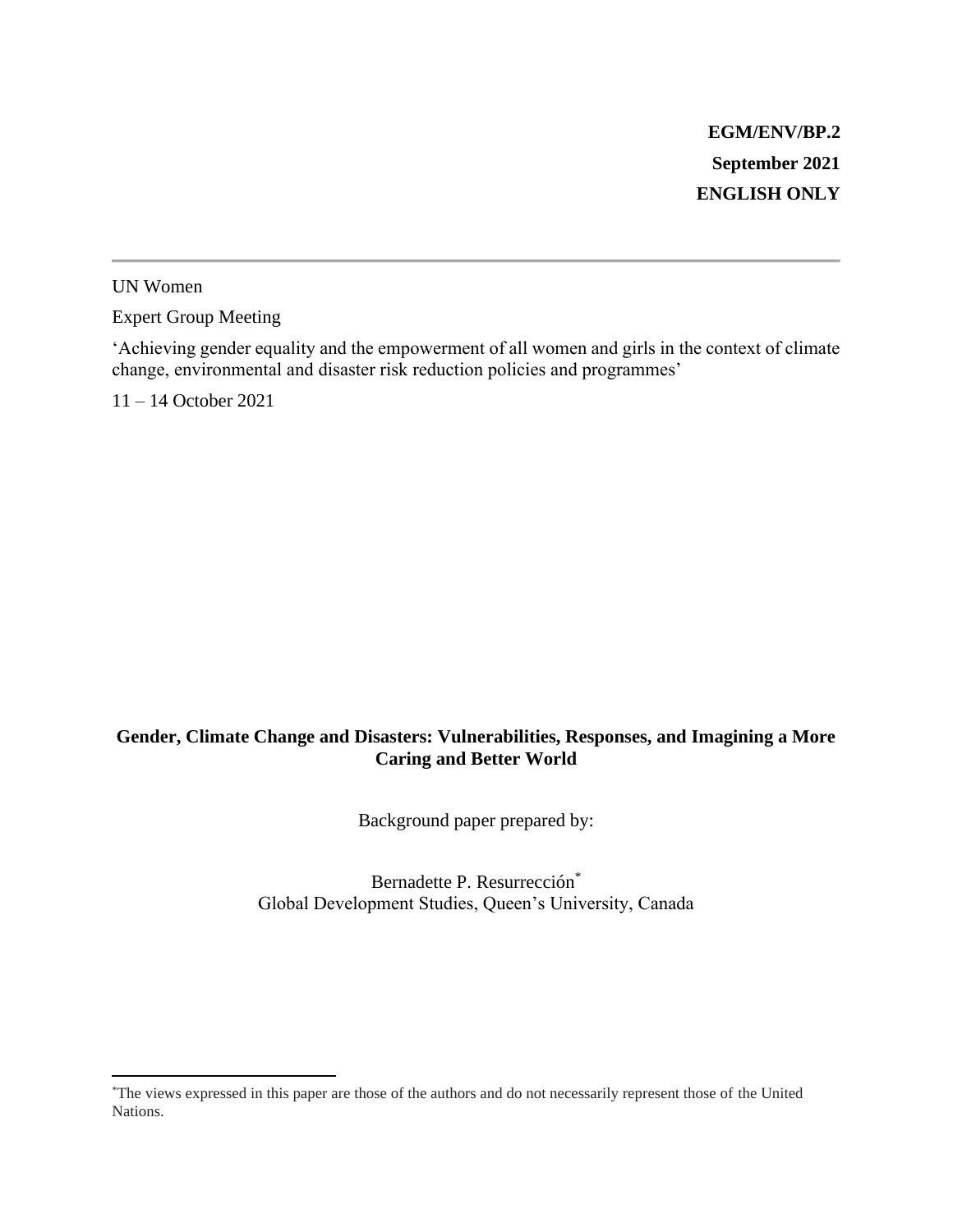# Gender, Climate Change and Disasters: Vulnerabilities, Responses, and Imagining a More Caring and Better World

Background Paper for the Expert Group Meeting, Commission on the Status of Women, (CSW66) October 2021 Bernadette P. Resurrección, Ph.D Global Development Studies, Queen's University, Canada

## 1. Introduction

The task of a background paper, in my view, is to help groups to take stock and synthesize key insights, lessons and gaps, and indicate promising practices. It should provide signposts to illuminating ideas and linked action. In short, it should lead us to better *praxis*, or the reciprocal relationship between thinking and advancing change. This is thus the objective of this background paper: to shed light on and learn from the thinking and action in the sphere of gender, climate change and disasters, and through this prism, more fully enable sufficiently well-grounded responses leading towards a more liveable and caring world.

Climate change is the most pressing phenomenon of our times. It exposes the combustible injustices of the human practice of global capitalism, where those most affected have been least responsible for this change. The IPCC  $6<sup>th</sup>$  Assessment Report is "unequivocal that human influence has warmed the atmosphere, ocean and land. Evidence of observed changes in climate extremes such as heatwaves, heavy precipitation, droughts, and tropical cyclones, and, in particular, their attribution to human influence, has strengthened since the Fifth Assessment Report" [\(IPCC, 2021, p. 4\)](#page-19-0). We now experience longer warm and dry spells – in many instances, prolonged drought – warming oceans and the subsequent decline in marine resources, higher precipitation and increasingly ferocious, bigger, and more frequent storms, and increased vector diseases. These events have profound implications on human security because they threaten our survival as a species and as a planet. Our food, water, the air we breathe, shelters and infrastructure, as well as work, employment, and livelihoods that we daily rely on are all put at serious risk. In the last decade alone, the world has witnessed increased killer floods and forest fires, deserts clawing back at once-green spaces, unexplained zoonotic diseases and pandemics, and the decline of marine and aquatic resources that are sources of protein for local coastal and riparian communities worldwide. While we all grapple with the disruptive effects of a warming planet in different ways, the global consensus is that those least responsible for climate change are those most adversely affected by it (Global Commission on Adaptation, 2019). In a very relational sense, the drivers of accelerated industrialization and economic growth are the same drivers of disastrous climate change events, pandemics, poverty, gender inequality and overall cascading and deepening insecurity among vulnerable populations and parts of the world.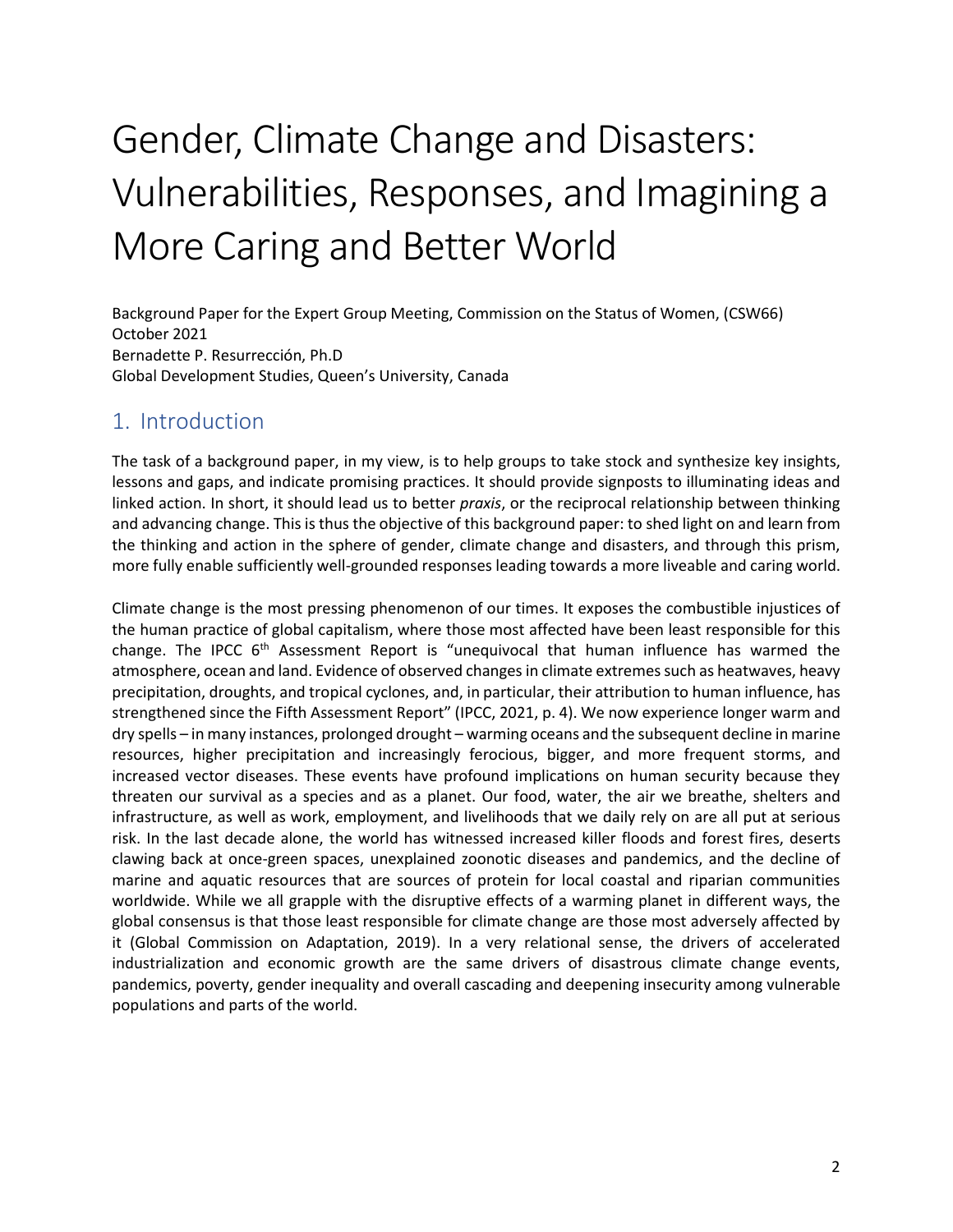In this background paper, "gender" is referred to in an intersectional way<sup>1</sup>, acknowledging that gender is not a standalone identity but that through the workings of power, gender intersects with other social identities of difference such as class, race, ethnicity, age, ability, sexuality and geographical location [\(Cho](#page-18-0)  [et al., 2013;](#page-18-0) [Sultana, 2013\)](#page-22-0).

To realize the objective of this paper, I have organized the following sections as follows: (i) a brief conceptual discussion on the links between climate change, disasters and gender; (ii) the drivers of gendered vulnerabilities; (iii) key lessons learned from institutional responses to climate change (adaptation and mitigation); (iv) concluding remarks: the feminist ethics of care' and (vi) potential pathways for action and reflection.

## 2. The interlinkages between gender and climate change: Four propositions

What is noteworthy about the climate change discourse is its silences: "gender," historically, has been one of them: "Climate change is cast as a human crisis in which gender has no relevance" [\(MacGregor,](#page-20-0)  [2010, p. 225;](#page-20-0) [Resurrección, 2013\)](#page-21-0). Until the present time, climate change scientists, researchers, and policymakers are often still at a quandary on how to make the vital connections between gender, social equity, and climate change despite voluminous reports having been devoted to these themes over the years. Climate change has been for the most part traditionally constructed as a technical phenomenon that principally warranted technical responses (Nightingale, et al., 2019; MacGregor, 2010). Climate change derives its ontology largely from environmental (climate) science epistemologies (e.g., geography, meteorology, oceanography, etc), which has caused it to be widely discussed as a scientific problem requiring technical solutions without substantially transforming political economies of exploitation and extractivism, thus driving climate change solutions based on incomplete analyses [\(Klein, 2012;](#page-20-1) [MacGregor, 2010;](#page-20-0) [Pelling, 2011\)](#page-21-1). As a case in point, gender was completely absent in the UN Framework Convention on Climate Change (UNFCCC) when it was first written immediately following the UN Conference on Environment and Development in Rio de Janeiro in 1992 [\(Röhr, 2006;](#page-21-2) [Wichterich, 2012\)](#page-22-1). The science behind carbon and greenhouse gas emissions evidently sidestepped social and especially gender concerns. Climate change was initially viewed as a growing and worrying scientific and 'natural' phenomenon of global proportions, however with minimal attention to its economic and social aspects [\(Rodenberg, 2009\)](#page-21-3).

As a corrective, this paper then starts by putting forward four fundamental propositions that connect gender and social equity with climate change.

**Drivers of Climate Change and Gender Inequality.** The first connection highlights that climate change is more than an external stressor: it is a result of exploitative practices towards nature and feminized and reproductive labor. The drivers of climate change, environmental degradation, and gender and social inequality are not separate but interconnected. They draw from the combined extraction of nature and the exploitation of cheap labor from poor women, colonized and racialized groups. When combined, these

 $1$  Gender is understood as intersectional, and therefore its concerns are not limited to women and men in the binary sense; intersectionality is the way in which multiple identities that divide social groups interact and how they come to reinforce each other (e.g., gender intersects with class, race, age in specific contexts) (Cho, et al., 2013; Nightingale et al., 2019).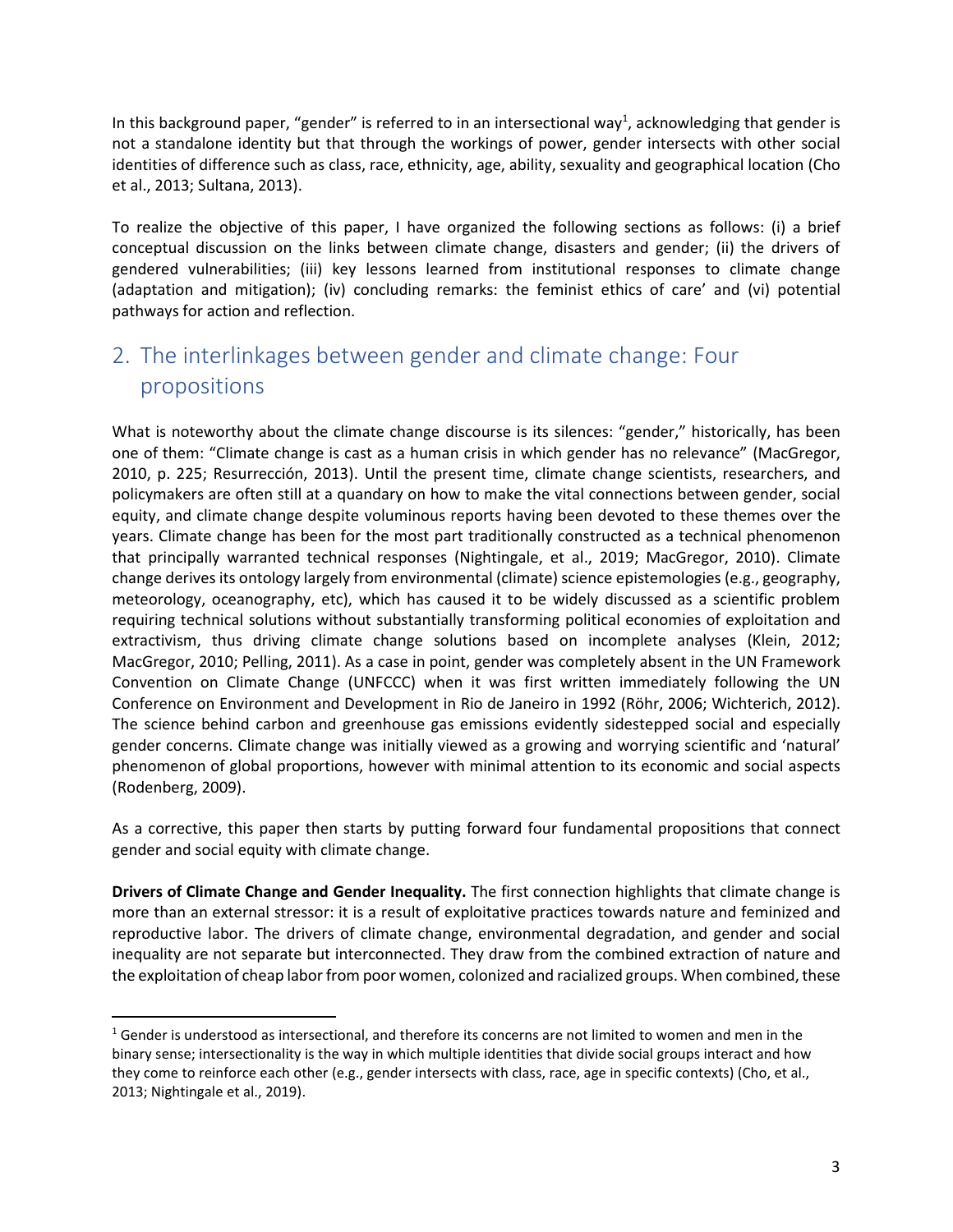drivers support and accelerate neoliberal and market-driven economic growth [\(Shiva, 1989;](#page-21-4) [Thompson &](#page-22-2)  [MacGregor, 2017\)](#page-22-2). These 'extractivisms' are compulsory for high-productivity economies to remain buoyant. Scholars now contend that climate change (and Covid-19) emerged from the extractive exploitation of nature by capitalism and the creation of sacrifice zones where profit was prioritized over people and planetary well-being [\(Sultana, 2021, p. 448\)](#page-22-3). Commodities and services require both living nature (human and non-human) to be exchanged in the market where often female labor and nature are taken less than what they cost [\(Barca, 2020\)](#page-18-1). In political economic terms, extractivisms and appropriations of this kind manifest through "extreme privatization, financialization and concentration of capital; production geared to short-term profits; unfettered material consumption; and unprecedented levels of militarism – very often at the expense of state regulation and redistribution, reproduction, and care. These political economic relations rely on and reproduce gender inequalities, exploiting women's labor and provision of unpaid care, and often their bodies too" [\(Leach et al., 2015, pp. 2-3\)](#page-20-2). Women work two-thirds of the world's working hours, produce half the world's food, and earn 10% of the world's income [\(Gaard,](#page-19-1)  [2015\)](#page-19-1). In short, women and other subsistence or essential workers constitute the 'forces of reproduction' or 'earthcare labor' who through their daily work practices, take care of the conditions for human reproduction and thus, are keeping the world alive [\(Barca, 2020\)](#page-18-1)<sup>2</sup>.

**Differentiated Outcomes.** The second connection is specifically about the differentiated outcomes of climate change, which is by far, the most widely understood. This connection can be made once the gaze scales down to ground level impacts of climate change and disasters. Climate change outcomes display a complex and dynamic interweaving of ecology, economy, and justice among developing and developed regions, stratified classes, genders, races, ethnicities, and geographical spaces [\(Alston & Whittenbury,](#page-18-2)  [2013;](#page-18-2) [Bradshaw, 2015;](#page-18-3) [Dankelman, 2010;](#page-18-4) [Terry, 2009\)](#page-22-4). These impacts are therefore not the same for people and places. The weakest members of society, those suffering socio-cultural discrimination, suffer the worst consequences of severe weather and climate disasters. [\(Jerneck, 2018a;](#page-19-2) [Wichterich, 2012\)](#page-22-1). Poor, racialized women and men are most severely affected by climate change and natural disasters, however, their vulnerability is not innate but mediated and (re)produced by existing political economic and patriarchal institutions, forms of social discrimination and exclusions, and persistent poverty in

 $2$  A good metaphor is the "chicken mcnugget" by Patel, R. M., Jason W. (2018, May 8). <How the chicken nugget became the true symbol of our era | Food | The Guardian.pdf>. *The Guardian*.

https://www.theguardian.com/news/2018/may/08/how-the-chicken-nugget-became-the-true-symbol-of-our-era It is about the billion-dollar US poultry industry (Cheap Nature). 86 percent of workers, some of whom are prison workers, cut wings are in pain because of the repetitive hacking and twisting on the line (Cheap Labor). The result for workers is a 15 percent decline in income for the ten years after injury. While recovering, workers will depend on their families and support networks, including women, a factor outside the circuits of production but central to their continued participation in the workforce (Cheap Care). The food produced by this industry ends up keeping bellies full and discontent down through low prices at the checkout and drive-thru (Cheap Food). Chickens are bred in large lots that use a great deal of fuel to keep warm. This is the biggest contributor to the US poultry industry's carbon footprint since it uses abundant propane (Cheap Energy). There is some risk in the commercial sale of these processed birds, but through franchising and subsidies, everything from easy financial and physical access to the land on which the soy feed for chickens is grown—mainly in China, Brazil, and the United States —to small business loans, that risk is mitigated through public expense for private profit (Cheap Money). Finally, persistent and frequent acts of chauvinism against categories of animal and human life such as women, the colonized, the poor, people of color, and immigrants—have made each of these six cheap things possible (Cheap Lives). The social struggles over nature, money, work, care, food, energy, and lives that attend the Capitalocene's poultry bones amount to a case for why the most iconic symbol of the modern era isn't the automobile or the smartphone but the Chicken McNugget.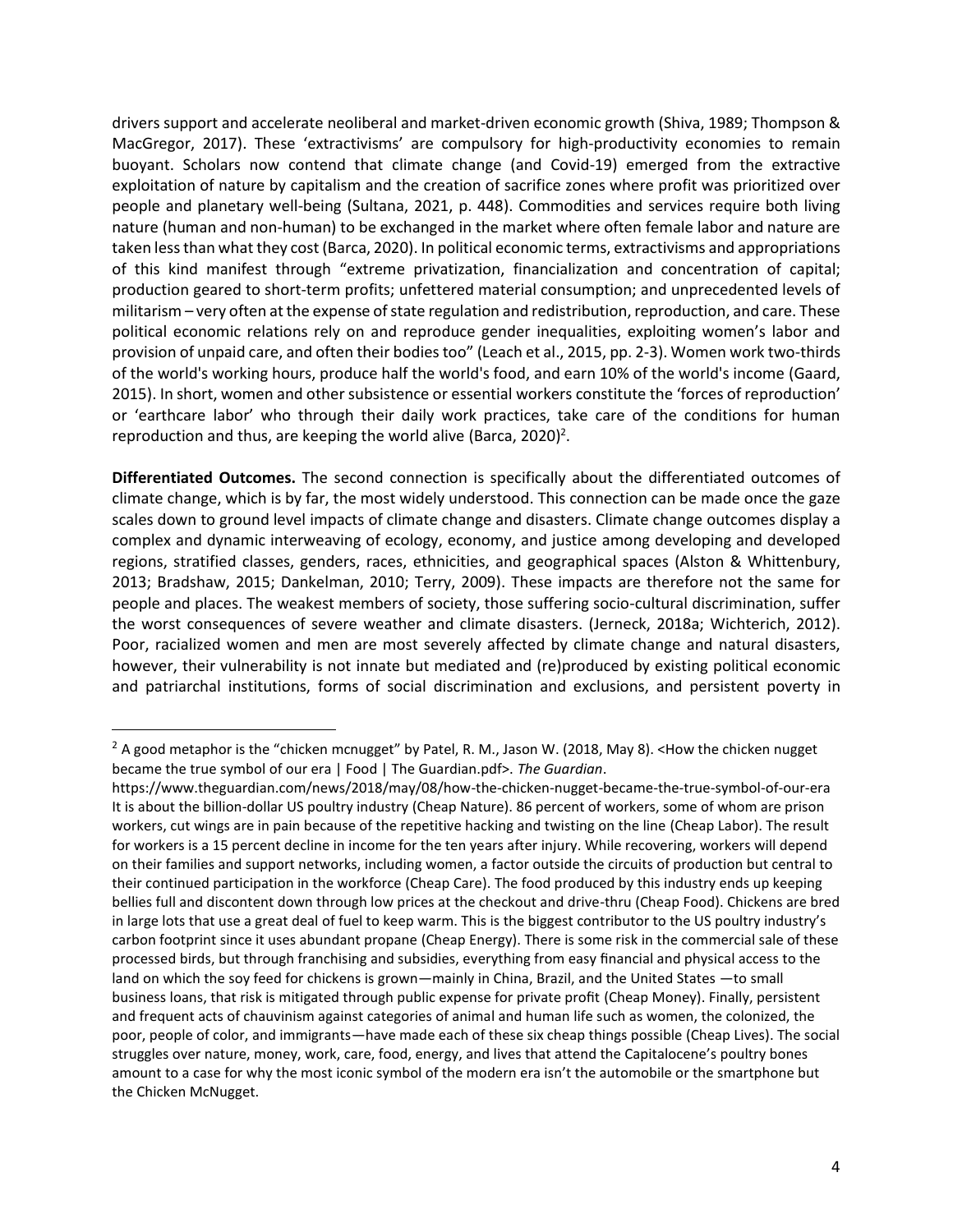disaster and climate change contexts. Vulnerability indicates historically and culturally specific patterns of practices, processes, and power relations that render some groups or persons more disadvantaged than others [\(Enarson, 1998;](#page-18-5) [Gaard, 2015;](#page-19-1) [Nightingale, 2009\)](#page-20-3). Agricultural losses, for instance, will affect farm livelihoods which will in turn intensify care obligations and the need to make ends meet through more informal and precarious means, which poor women, girls and younger men are often expected to take up. Climate and livelihood uncertainty can also lead to greater insecurity and violence against women and children, as well as to other forms of precarity.

**Climate Change Responses and Programs.** Third, addressing climate change has created specific responses. The first response is to mitigate climate change by decreasing carbon emissions to the earth's atmosphere by reducing reliance on coal, gas, and oil (fossil fuels) for energy. As countries have industrialized over the decades, reliance on fossil fuels has dramatically increased. Big fossil fuel energy companies extract carbon-rich deposits formed from the decomposition of buried carbon-based organisms that died millions of years ago and are non-renewable. Fossil fuels supply around 80% of the industrial world's demand for energy, have become increasingly affordable, and in turn help produce cheap material such as plastic and steel, among many other essential manufacturing products we use today [\(ClientEarth, 2021\)](#page-18-6).

In response, some of the current climate change mitigation measures harness sources of renewable energy such as solar, wind, hydropower, geothermal, bio- and agro-fuels, and biomass. A growing concern with climate change mitigation efforts that aim to transition to low carbon production through renewable energy sources is that this shift is intended primarily to re-energize growth and profitability of global capital without giving priority to social, gender and environmental justice concerns [\(Newell et](#page-20-4) al., 2020). For example, labor regimes may persistently be organized to profit from and exploit feminized and essential labor and ecological resources<sup>3</sup> to continue extracting surpluses for the wealthy few. This may reproduce earlier inequalities and disproportionate forms of disadvantage, exclusion, and poverty. Going green and clean does not automatically lead to gender and environmental justice.

Other climate mitigation efforts aim to enlarge carbon sinks such as reforesting deforested tracts of land in programs such as REDD+ (Reduce Emissions from Deforestation and Forest Degradation). More industrialized and fossil fuel-reliant economies have also engaged in offsetting their carbon emissions by initiating emission-reducing actions – such as massive reforestation or sponsoring the production of floodand drought-resistant crop varieties – in developing countries, either through the Clean Development Mechanism (CDM) or in specific programs such as Climate-Smart Agriculture (CSA) [\(Bank et al., 2015\)](#page-18-7). Climate mitigation programs are only recently incorporating gender and social equity issues as they have been traditionally understood as technical programs. In REDD+ for instance, [IIED \(2012\)](#page-19-3) reported that implementers should not only avoid harming women and other marginalized groups, but actively seek to address their needs. Different genders, generations and ethnicities use and conserve forest resources. Knowledge about differences in the control of resources, decision-making structures, and distribution of benefits under REDD+ programs can avoid reproducing disadvantage and exclusions.

<sup>&</sup>lt;sup>3</sup> A frequently bypassed fact is that new gridless and fossil fuel-free energy technologies may operate on batteries that run on the extraction of lithium. Another case is hydropower where methane emissions through dam construction and operations are hidden behind the rhetoric of hydropower as a clean form of energy. Ahlers, R., Budds, J., Joshi, D., Merme, V., & Zwarteveen, M. (2015). Framing hydropower as green energy: assessing drivers, risks and tensions in the Eastern Himalayas. *Earth Syst. Dynam.*, *6*(1), 195-204. https://doi.org/10.5194/esd-6-195- 2015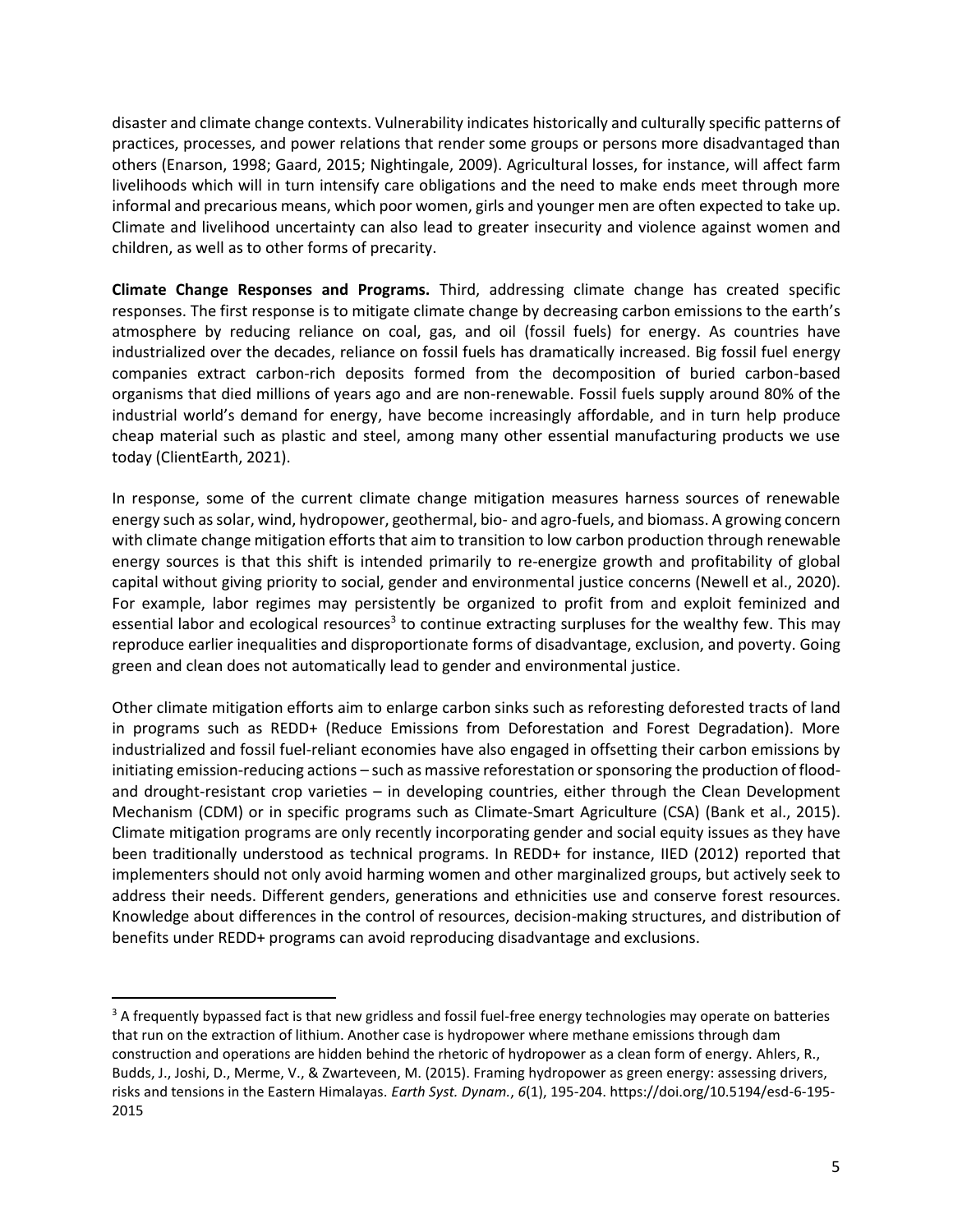Adaptation, the second programmatic response to climate change, refers to the adjustments made in natural or human systems that aims to moderate harm or in some instances, exploit beneficial opportunities [\(IPCC, 2007\)](#page-19-4). Actions range from daily decision-making by individuals, to collective action and formal adaptation policy making, and together make up the processes of adaptation to climatic uncertainty and change by societies [\(Burton et al., 2005\)](#page-18-8). Types of adaptation have adopted technical solutions such as ecosystem-based adaptation strategies, climate-smart agriculture, and infrastructuredriven adaptation. Gender and social considerations have long been attended to by adaptation planners largely employing gender mainstreaming approaches [\(FAO, 2018\)](#page-19-5). Success rates vary and subsequent sections in this paper will discuss lessons learned from the implementation of several programs. Adaptation programs are better configured for social inclusion than mitigation strategies in a general sense. Overall, climate change 'lands' in spaces where serious inequalities already exist and therefore our climate change programs – whether mitigation or adaptation – should be fundamentally attentive to the vulnerable situation of the most marginal in societies such that their situation is not worsened but instead improved and even transformed [\(Jerneck, 2018b\)](#page-19-6).

**Whose Voices Matter?** Fourth, democratizing climate change agendas will need to address gender and social inequality. There is need for collective voices and action to realize new ways of living with each other and with non-human others – a new 'wordling' – that is founded on a strong and fundamental feminist ethics of care [\(Harcourt, 2019\)](#page-19-7). Too much abuse and exploitation of bodies, of women, racialized groups and of non-human others (all kinds of earth species and ecosystems), have resulted from extraction processes to increase productivity and accelerate economic growth. Greater gender equality means enhancing equal participation and voice in decision-making for climate change responses at multiple levels. This includes building deliberative forms of democracy that can debate sustainability goals and values in inclusive ways; and assuring space for feminist collective action to bring about change that is beneficial for all and not solely for stimulating markets that enrich a privileged few [\(Leach et al., 2015,](#page-20-2)  [p. 7\)](#page-20-2).

The interconnections between gender, climate change, and disaster risk lie in the differentiated and unequal nature of outcomes on people based on intersectional axes of social identities – gendered, racialized, and colonized – and the multiple and interlocking drivers that persistently render them vulnerable. The following section will discuss vulnerability more fully and the impacts of climate change and disasters that threaten both human and non-human entities.

# 3. The drivers of vulnerability and the differentiated outcomes of climate change and disasters

Contrary to current viewpoints, vulnerability is not the biophysical end-result of exposure to climate change hazards or disasters (O'Brien et al., 2007). Instead, vulnerability may involve more than just exposure to climate change stressors, hazards or disasters but could include such aspects as a weakening sense of belonging and respect, bodily violence, threatened social and cultural heritage, a history of colonization and resource appropriation, glaring inequality and unfair distribution of wealth, forcibly dispersed settlements, exhaustion, lack of access to nature-based outdoor activities, and lack of control over one's own destiny, all of which have nothing much to do with the particular onslaughts of climate change itself. Climate change and disasters, however, inter-mix with these forms of vulnerabilities and may cascade into deeper marginalization, displacement, immiseration and webs of disadvantage [\(Bradshaw, 2004;](#page-18-9) [O'Brien et al., 2007\)](#page-20-5). Vulnerability is viewed as being driven in large part by dynamic and context-specific social, economic, political, institutional, and technological structures and processes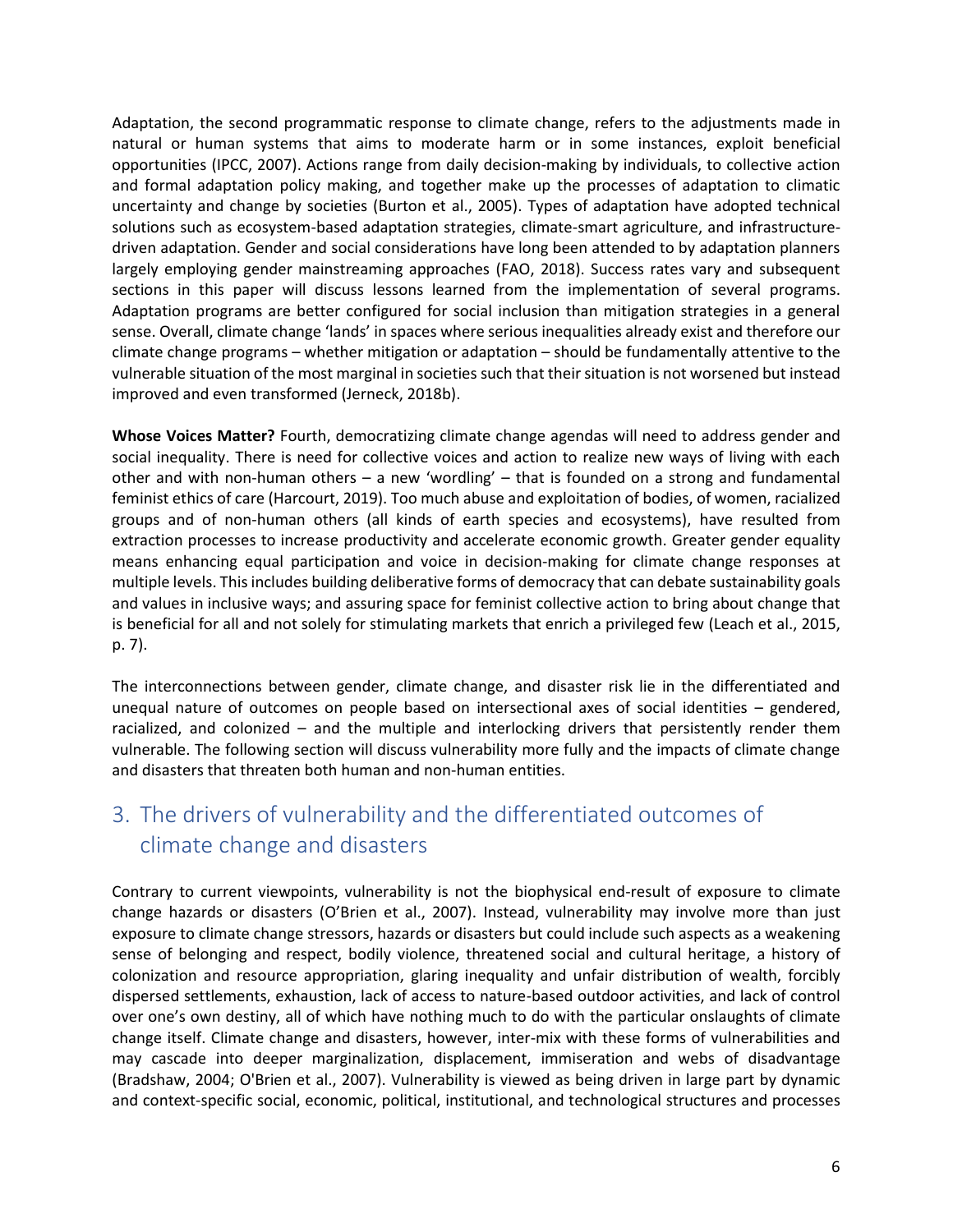[\(Eakin & Luers, 2006;](#page-18-10) [O'Brien et al., 2007;](#page-20-5) [Ribot, 2011,](#page-21-5) [2013\)](#page-21-6). Many of these drivers of vulnerability are not addressed by planned climate change mitigation and adaptation programs, as they aim to principally address the stressor at hand often through technical means and solutions [\(Gonda, 2016;](#page-19-8) [Nightingale et](#page-20-6)  [al., 2019\)](#page-20-6).

Recently, a team of gender and climate change researchers convened to document gender and social impacts of climate change and disasters across specific sectors and concluded that climate adaptation measures would have to be holistic and transformative to make any significant change [\(Resurrección et](#page-21-7)  [al., 2019\)](#page-21-7). A transformative view looks beyond a programmatic approach to adaptation (or mitigation) but views it instead as an opportunity 'to reconfigure the meaning and trajectory of development [\(Pelling,](#page-21-1)  [2011, p. 167\)](#page-21-1). Table 1 below summarizes the group's findings into five categories.

Table 1. Drivers of Vulnerability and the Exacerbating Effects of Climate Change and Disasters

#### **A. Unequal Obligations of Care Intensify in Climate Change and Disaster Contexts**

- 1. Burdens of care intensify, leading to time and resource poverty and immobility [\(WomenWatch, 2009\)](#page-22-5)
- 2. Changes in hydrological regimes in wetlands burden women with water collection [\(Ali & Grobicki, 2016\)](#page-18-11)
- 3. Women care for less mobile family members in disaster-prone areas [\(WHO, 2014\)](#page-22-6)
- 4. Care for malaria-stricken families (WHO, 2003) and vulnerability to malaria of pregnant women [\(UNDP,](#page-22-7)  [2015\)](#page-22-7)
- 5. Women are likely to reduce their nutrition intake as caretakers [\(Segnestam, 2017\)](#page-21-8)
- 6. Increased care disables women from accessing emergency resources such as food, fuel, and public services [\(Alber et al., 2017;](#page-18-12) [Reckien et al., 2017\)](#page-21-9)
- 7. Risks faced by women workers are compounded by care responsibilities and precarious labor contracts. These risks are often exacerbated when extreme events occur [\(Bolwig et al., 2010\)](#page-18-13)
- 8. Women professionals assist in disaster recovery and provide support to employees, but also must balance this with their own domestic care responsibilities [\(Pathak & Emah, 2017\)](#page-21-10)
- 9. Women managers depend more on personal savings or loans from kin rather than from formal channels such as banks and financial institutions (Pathak & Emah, 2017)
- 10. Poor women sell their small assets and take loans from informal money lenders and their social networks to cover household costs when disasters hit their homes [\(de la O Campos & Garner, 2012\)](#page-18-14)

#### **B. Inadequate Rights and Access to Resources Weaken Adaptive Capacities**

- 1. Can lead to insecure conditions including gender-based violence (GBV) (UN WomenWatch, 2009)
- 2. Land grab and resource conflicts constrain access to land and natural resources reducing livelihood security [\(Daley & Pallas, 2014;](#page-18-15) [Julia & White, 2012;](#page-19-9) [Park, 2018;](#page-20-7) [Park & White, 2017\)](#page-20-8)
- 3. Weak rights to property and housing cause insecurity especially during the post-disaster phase of reconstruction (Alber, et al., 2017)
- **C. Flexible Employment Conditions of Women Workers and Occupational Hazards Worsened by Climate Hazards and Disasters**
- 1. Weaker access to cooling during heatwaves, which is worsened by their bodies' compromised ability to thermoregulate [\(Hoehne et al., 2018;](#page-19-10) [Yang et al., 2019;](#page-22-8) [Yin et al., 2018\)](#page-22-9)
- 2. Sanitation facilities break down, causing diseases like urinary tract infections (UTI) for women [\(Ahmad,](#page-17-0)  [2012\)](#page-17-0)
- 3. Female laborers are overrepresented in manufacturing sites and are exposed to extreme heat events [\(ILO,](#page-19-11)  [2017;](#page-19-11) [Nerbass et al., 2017\)](#page-20-9) such as in brick manufacturing [\(Sett & Sahu, 2014\)](#page-21-11)
- 4. Insufficient toilet facilities in factories are aggravated by heat exposure leading to kidney-related diseases due to infrequent drinking of water among women workers [\(Venugopal et al., 2016\)](#page-22-10)
- **D. Poor and Hazardous Housing in Informal Settlements Can Increase Vulnerabilities of Home-based Workers and Stay-at-Home Residents**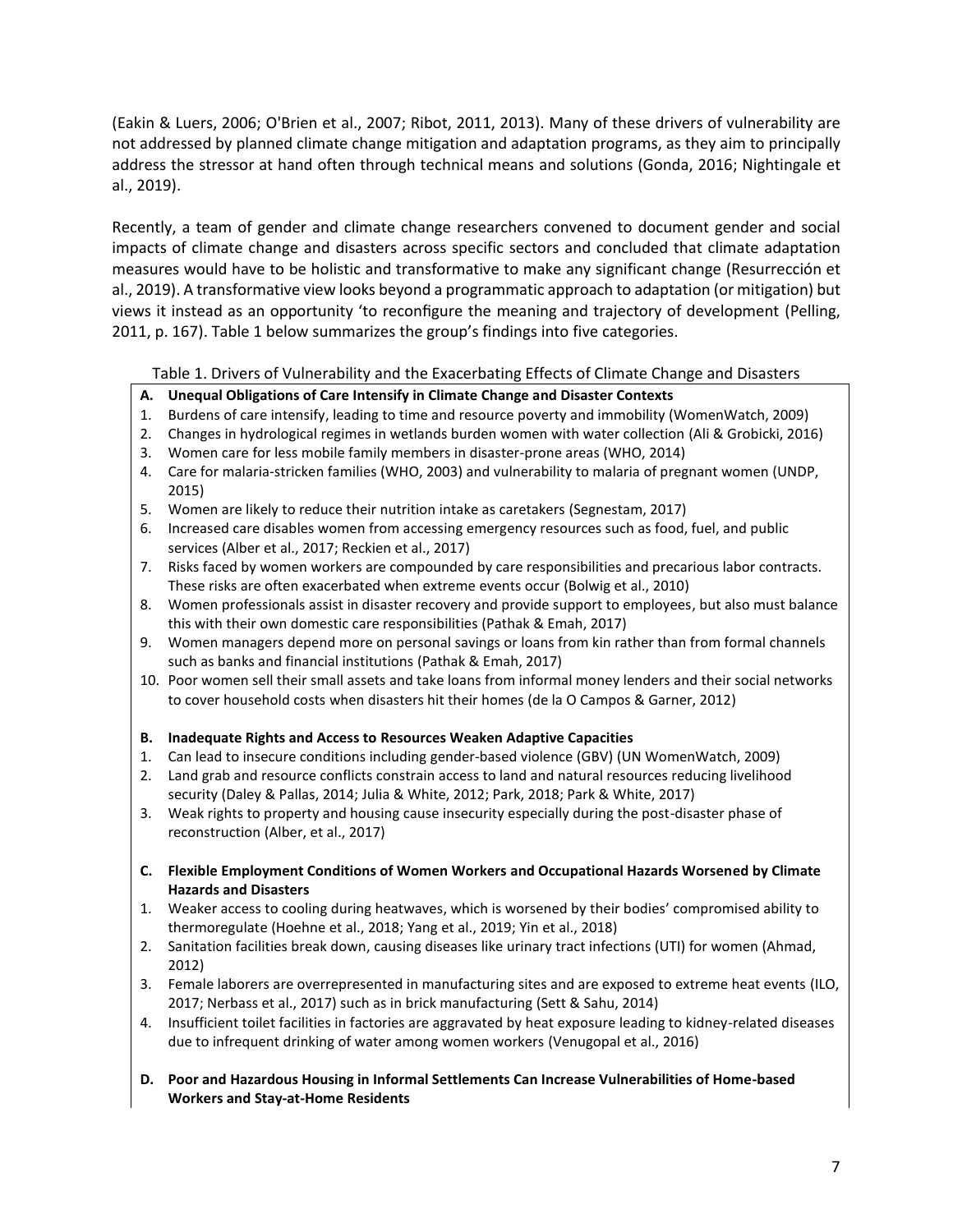- 1. Increase the risk of women, children, and the elderly to flash or massive flooding [\(Ajibade et al., 2013\)](#page-17-1)
- 2. Poor design and housing materials in city peripheries expose home-based workers mostly women and elderly [\(Jabeen & Guy, 2015\)](#page-19-12)
- **E. Differences in Exploring Alternative Livelihood and Survival Resources in Disaster and Climate Change Contexts**
- 1. Male out-migration, leading to female-headed households [\(Dankelman, 2016\)](#page-18-16)
- 2. Adaptive capacities that enable new agricultural opportunities are a function of social relations and networks that women often tap [\(Kawarazuka et al., 2018\)](#page-20-10)

Source: Gender-Transformative Climate Change Adaptation: Advancing Social Equity (Resurrección, et al., 2019).

Table 1 tells us that climate change and disasters are experienced and embodied in differentiated ways: through intersecting class, age, geography, and racialized axes of gendered identities. They affirm that those least responsible for the onslaught of climate change and its hazards are also those most adversely affected. These findings also show that climate change and disasters exacerbate already existing contexts of inequality, poverty, and disadvantage. However, climate change programs do not address these drivers in any meaningful way and often consider "gender" as an afterthought. Meaningful 'solutions' would therefore have to address the socio-political and economic drivers that propel and create climate change front and center. Unfortunately, mainstream climate change programs and policy practices are usually designed based on a (positivist) framing of climate change as an external and unruly form of nature, whose 'unruliness' and trajectories must be predicted, managed and consequently, controlled through technical means [\(Taylor, 2014\)](#page-22-11); MacGregor, 2010). The designs of these solutions thus end up largely technical and technocratic.

When examining the experiences of women in climate change contexts, the examples above also tell stories of their living conditions: as flexible and underpaid workers in companies mired by occupational hazards; weak access to resources and rights to social protection that curtail well-being and security; their long and growing list of caring obligations; and poor housing conditions in informal settlements. These are the conditions that define their vulnerability to climate change and disasters. These conditions relate with the taken-for-granted and normalized practices of appropriating poor, low-skilled women's reproductive labor to support big economic and business interests that do not address their needs for social well-being and protection.

Similarly, what is also noteworthy about these accounts is how women, children and the elderly embody the precarious conditions of their environments within their bodiessuch as being exposed to occupational hazards that may result in kidney-related and reproductive diseases which are further worsened by dehydration from heatwaves [\(Ahmad, 2012;](#page-17-0) [Venugopal et al., 2016\)](#page-22-10). This reminds us of past efforts of feminist environmentalists and environment justice advocates who exposed the influence of environment and disasters on human health, and highlighted environmental links to illnesses such as breast cancer, asthma, reproductive disorders, and other types of cancers [\(Alaimo & Hekman, 2008\)](#page-17-2). Every human case of disaster, climate change or Covid-19 is not far from these embodied experiences of a troubled and increasingly degraded environment. In relation, Rupa Marya and Raj Patel [\(2021, p. 13\)](#page-20-11) locates the causal origin of disease not internally within the body as western medicine has practiced, but "in the multidimensional spaces around and beyond the individual body – in histories, ecologies, narratives, and dynamics of power . . . or in places where our lives have been circumscribed."

Finally, the examples in Table 1 also blur any divide between 'drivers' of vulnerability and 'impacts' of climate change and disasters. Instead, we see spiraling new and old vulnerabilities intertwined with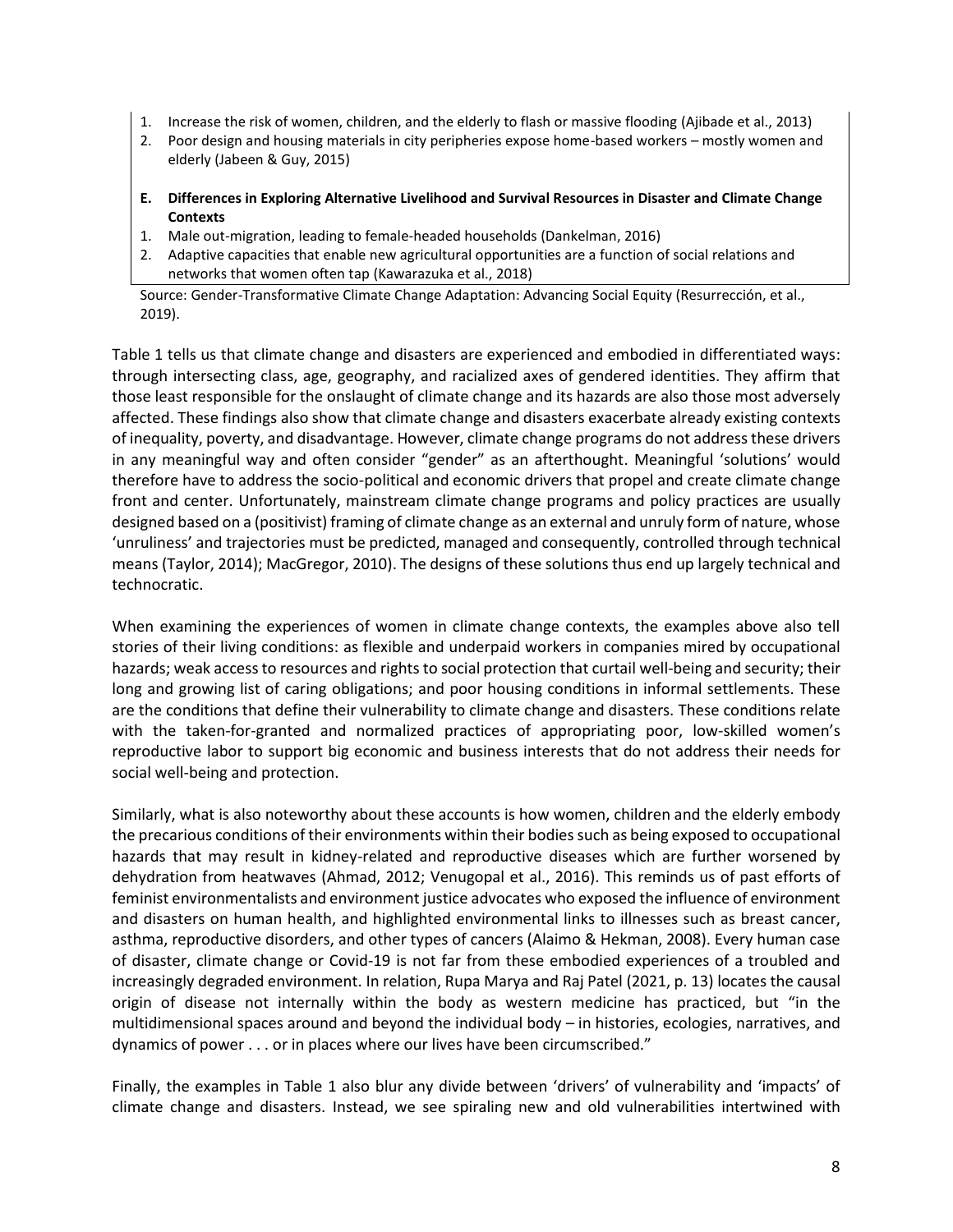climate outcomes rather than discrete and separate causes and impacts that scientific practice is inclined to scrutinize. This weakens the case for deploying specific technical and managerialist approaches premised on positivist epistemologiesto measure impacts and then devise ways to mitigate these impacts usually through technical means. A more holistic understanding of and attendance to the political economic and social drivers of vulnerability – and their embodied manifestations – may most likely signpost ways to address the complex and intertwined challenges of climate change.

# 4. Lessons learned from adaptation and mitigation programs from a feminist perspective

Adaptation and mitigation as institutional responses to climate change have been designed and translated into programs where enormous global and local financial and human resources have been channeled. This section will focus on climate change adaptation and mitigation contexts at the national or local levels that collectively indicate how climate interventions are being framed and realized on the ground. Planned interventions, however, constitute only a part of how people are responding to climate change. It is however important to understand some of the deficits and shortcomings in these planned interventions and how they come about.

We have come to a point in the climate change saga where we can now draw important insights and lessons from the rich laboratory of adaptation and mitigation experiments after roughly two decades of implementing them. To start with, this section will briefly present summarized versions of four case studies on climate change adaptation and mitigation and at a later portion, critically discuss the implications of these studies on gender and social equity. These cases are not, by any means, representative of all planned gender and climate change programs. They are primarily intended to highlight key issues that can account for serious past and future shortcomings, and as such, provide important insights.

**Case 1: The Climate Victim Stereotype.** Climate change adaptation projects have increasingly incorporated gender issues, aiming to advance gender equality and improve women's adaptation to climate change. Gonda's [\(2016,](#page-19-8) [2019\)](#page-19-13) research on gender-sensitive climate adaptation projects in Nicaragua tells us of how project implementers attempt to emancipate rural women in villages based on reified notions of women's subjectivities as climate change victims. Based on traditional notions of women's roles as fetchers of water and fuelwood, projects such as rain harvesting and cookstoves mismatch dynamic and daily negotiations around responsibilities between women and men of different ages in these villages. By sticking to the narrative of the 'climate-affected poor, rural woman' circulating prominently in policy literature, projects could overlook the changing roles of women and men – where men also become increasingly active in reproductive work such as water and fuelwood collection. In this case, these changes are in large part due to prolonged droughts and rapid economic changes such as the decline in maize production and land fertility that assign new tasks and gendered assignments. In short, project implementers and planners, by clinging to the victim narrative, can miss opportunities and targets for more realistic and effective projects that could realistically benefit villagers. In the vignette below, Gonda (2019: 92) describes a workshop hosted by implementers for local village people:

*I observed that the workshop's exercises were designed in such a way that the participants would confirm and conform to the female stereotype of the victim in climate change. The facilitators who were hired to conduct the event, on the basis of which they had to elaborate a report, asked the group of participants to identify what was happening in the majority of situations. The questions that were asked included whether women or men were in*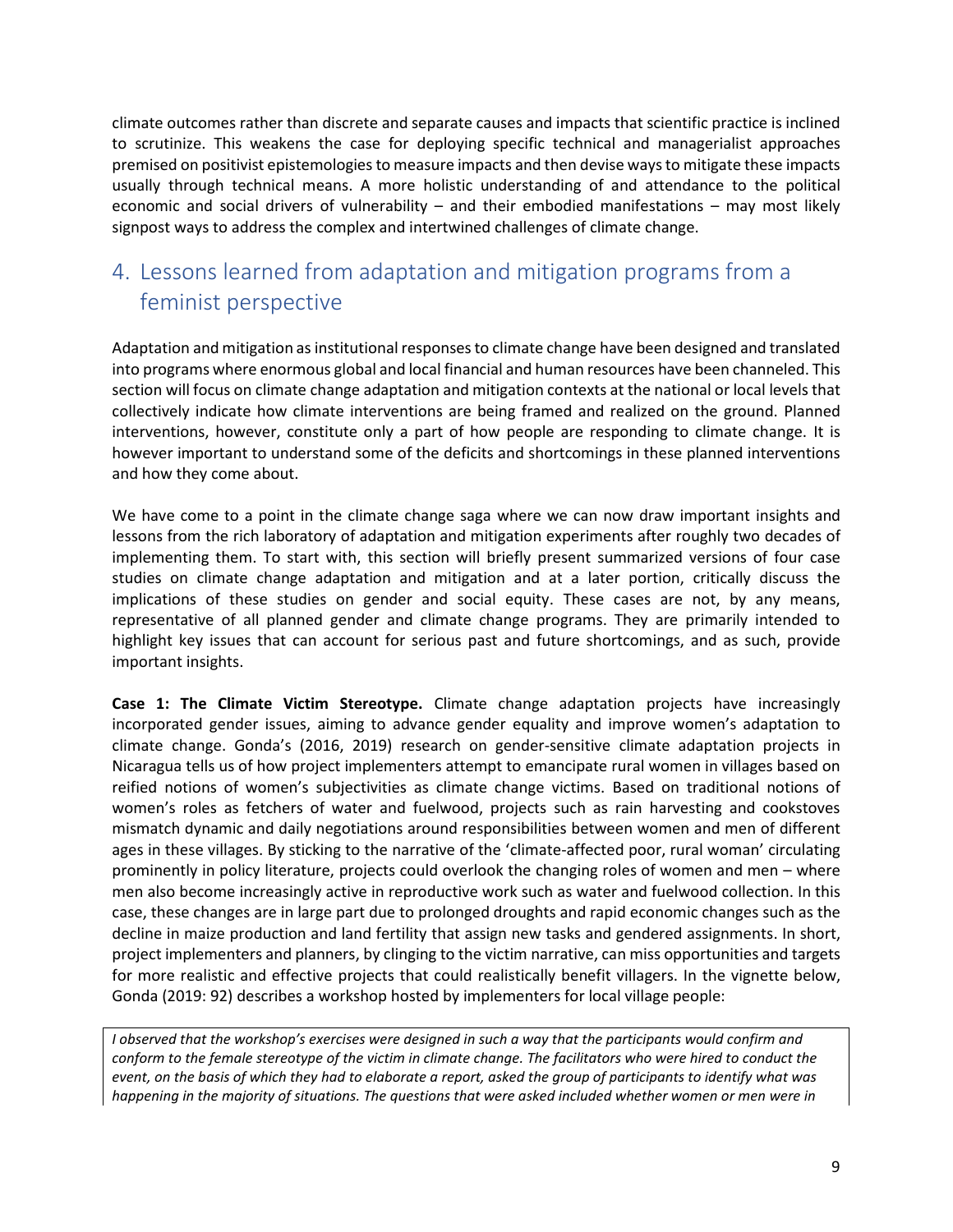*charge of fetching water and wood; who got up earlier and who went to bed latest; or who was lacking ownership and control over the means of production, called by the facilitators "adaptation technologies." The questions suggested that women were expected to answer that they were the ones who fetched firewood and water, that they were the ones who got up earlier as compared to men, and that they did not have control over the means of agricultural production. Very few of the answers given by participants matched the expectations of the facilitators. For example, a sixty-year old single woman from El Nancite, who has never been married, who is a mother of an adult daughter, and who lives and works alone on her ten-hectare farm, gave the following unexpected answer:*

*Facilitator (addressing all women): Who [among you] helps her husband in agricultural work? Doña Leonor: I am the one who works [personally] on the land.* 

*At the workshop, as the debate dragged on producing other similar "unexpected" answers, and the facilitators of the workshop wanted to move on but not without reaching a consensus that would appear in their report, they started suggesting percentages. For example, they recommended that the participants agree to the fact that in 30 percent of cases, it is men who fetch water and in 70 percent of cases, it is women. They also suggested that participants agree on the fact that women sleep five to six hours per night, while men sleep seven to eight hours. This approach did not help the facilitators understand either the reasons why some situations were particular (such as the case of Doña Leonor), or the factors that are at the origin of some gendered vulnerabilities. The timid efforts to break out from the essentializing picture of women without agency (example of Doña Leonor) were stopped by the facilitators, thus purposefully or inadvertently reinforcing the stereotyped vulnerable female subject in the face of climate change, which, I argue, can ultimately legitimize household inequity*.

Source: Gonda, 2019

From Gonda's (2019) vignette above, it appears that the implementers or facilitators of the gendersensitive climate change adaptation project have internalized the stereotype of women-as-victims of climate change as their main entry point to gender mainstreaming. They have also internalized their role as gender experts whose main task is to ensure women's empowerment in a technocratic sense without fully understanding the fluidity and complexity of negotiations and gender subjectivities as they play out in everyday life among people. This also draws our attention to the role of gender experts in science-led programs such as climate change adaptation where their work is in tension with scientific knowledge that prefers to deal with fixed models of behavior that are measurable, realizable, and prone to forms of social engineering [\(Resurrección & Elmhirst, 2021\)](#page-21-12).

**Case 2. Feminist Blindspots in Climate-Smart Agriculture.** Climate-smart agriculture (CSA) is heralded as a mixed climate adaptation and mitigation approach: a win-win package of boosting sustainable agricultural productivity and incomes, reducing the greenhouse gas emissions conventionally contributed by agriculture, as well as adapting to the vagaries of climate change [\(FAO, 2013\)](#page-19-14). As a consequence, gender experts and scholars have maintained that CSA should be gender mainstreamed since it may in the end, exclude women, who are understood to constitute roughly half to two thirds (43 to 70%) of agricultural labor globally [\(Beuchelt & Badstue, 2013;](#page-18-17) [FAO, 2011\)](#page-19-15).

Mainstreaming efforts in CSA therefore proceed apace in many countries. One notable study on gender mainstreaming CSA in Malawi and Zambia [\(Khoza et al., 2019\)](#page-20-12) has found that implementers assume homogeneity among women and overlook intersectional power relations on the ground when these projects were implemented. The study was conducted in two disaster-prone districts, namely Chikwawa in Malawi and Gwembe in Zambia, employing mixed qualitative and quantitative methods. CSA technologies in both sites included training in conservation agriculture, planting improved seed varieties, and livestock improvement. New irrigation schemes were implemented in Chikwawa, while in Gwembe, energy-saving stoves and aquaculture were introduced. One major finding of the research indicated male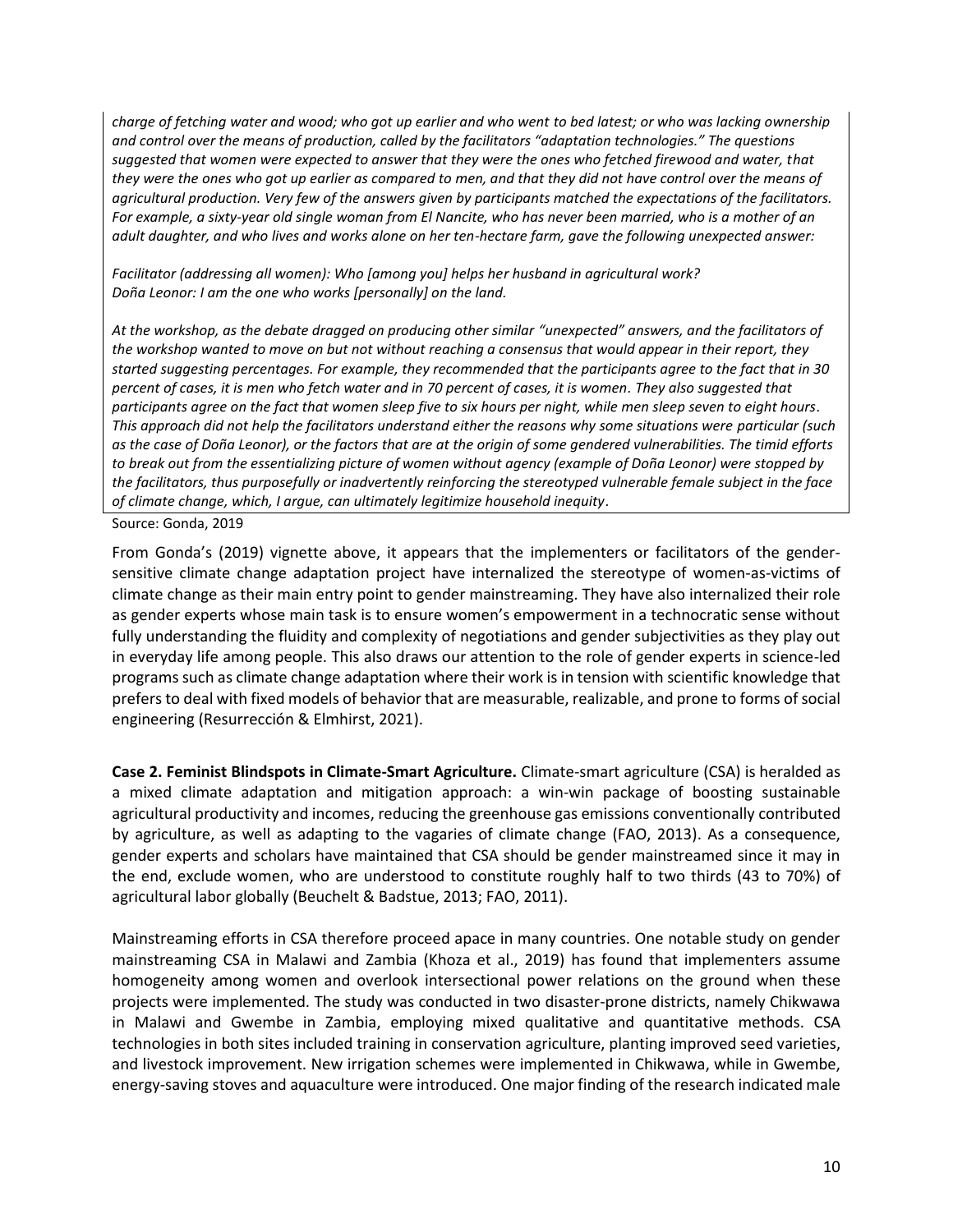elite capture in CSA activities especially in those that required considerable productive assets (ibid, p. 537).

*Respondents stated that CSA adoption was influenced by one's wealth status. Focus group discussion participants indicated that factors considered in wealth classification were livestock, food security, income sources and productive assets. The following statements indicate some of the perspectives on wealth:*

*"Women are poor and don't have large tools." (key informant interview in Gwembe, Zambia).*

*"Some CSA technologies require someone who is better off." (key informant interview, Chikwawa, Malawi).* 

*Qualitative findings indicated that generally very poor* de jure *female-headed households were primary target of CSA projects. However, quantitative findings were divergent. The household survey established that these groups of women often face challenges that hinder adoption, such as lack of productive assets.*

Khoza et al., 2019

Over time, experts have continued to fine-tune the incorporation of gender issues in CSA along more feminist and transformative terms than earlier technocratic approaches. However, there is a disquieting sense that these efforts do not go far enough. A review of the 2015 module on *Gender and Climate-Smart Agriculture* of the FAO's Gender and Agriculture Sourcebook, for example, indicated that the module successfully "marks a departure from the more strictly technocratic understandings of inclusion and gender equality that have tended to be the norm in environmental policymaking toward one that is more attuned to feminist scholarship on overlapping structures of gender inequality" [\(Collins, 2018, p. 2\)](#page-18-18). This module has learned from the sharp skepticism around the propensity of gender mainstreaming to lean towards technocratic approaches, thus failing to challenge patriarchal elites and male privilege [\(Davids et](#page-18-19)  [al., 2014;](#page-18-19) [Parpart, 2014;](#page-21-13) [van Eerdewijk & Davids, 2013\)](#page-22-12). Despite efforts to put in place correctives to these approaches, the module's huge blind spot, Collins argues, was its inability to expose and understand how large-scale, private sector and corporate capture of CSA practices can have counter-productive gendered and social injustice effects. Says Collins (2018, p. 12): "A key gap in the module is the limited reference to how both international institutions and corporate actors define and practice CSA, the repercussions for small-scale farmers and the gender-differentiated effects therein."

**Case 3. Climate Technologies and Hierarchies.** Climate services play an important role in providing information for adaptation decisions in agriculture that have far-reaching implications on people, livelihoods, food security and ecosystems. One type of climate service is drought forecasting, which involves data collection and analysis on current and past weather trends, temperature, precipitation, streamflow soil and hydrologic conditions during droughts. These data are fed into computer models and are simulated to forecast drought [\(Sheffield et al., 2014\)](#page-21-14).

From 2014 to 2016, Vietnam experienced its worst drought in 90 years, with 52 out of the 63 provinces affected. This emphasized the Vietnamese government's need for a reliable forecast information about rainfall and drought. To address this challenge, a consortium of geographical information systems (GIS) specialists worked with Vietnam's Ministry of Agriculture and Rural Development (MARD) to develop a geospatial tool which was envisaged to enable local MARD agencies to prepare for and respond to droughts, using this tool in two pilot communes (Nhi Ha and Phuoc Ha) in Ninh Thuan Province [\(Nguyen](#page-20-13)  [et al., forthcoming\)](#page-20-13).

Farmers are generally not considered as decision makers in climate change adaptation programs by government authorities, this study revealed. Instead, they are made to rely on administrative decisions,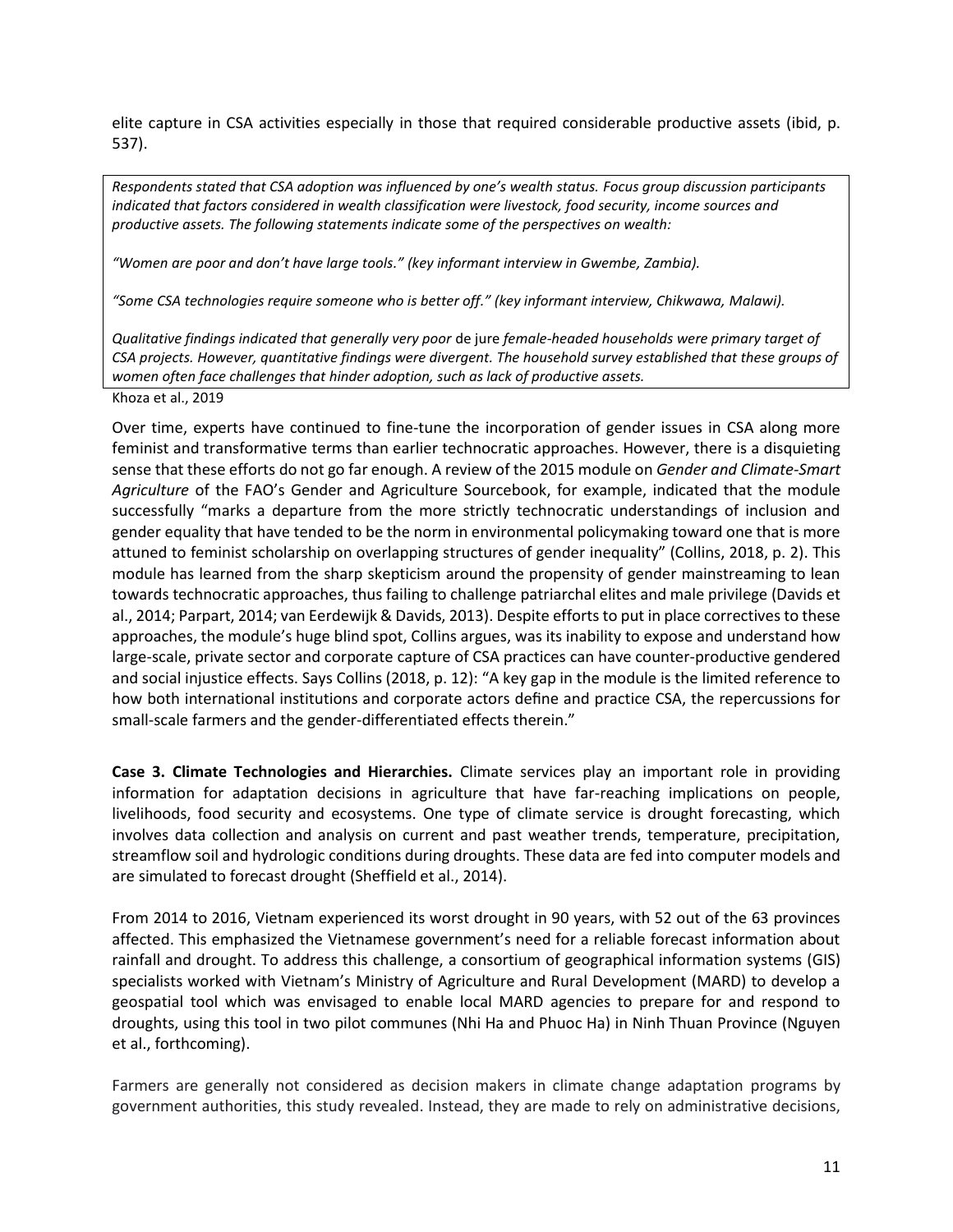and are framed as disaster victims or passive recipients of emergency assistance. For women farmers in Nhi Ha commune, many activities require long-term forecasts. They said that when they sense that the next three months would be dry, for instance, they store water or dig deeper ponds, and shift to shortterm or drought-resistant food crops (e.g., beans, cucumbers, melons, or vegetables). The government has also urged farmers to abandon traditional paddy rice agriculture and instead to resort to cultivating mung beans and other drought-resistant cash crops. Farmers, especially indigenous groups like the Raglai, resist this because as one of them said, "*The soil in Phuoc Ha is not suitable for crops other than paddy.*" The government thinks that their resistance is due to lack of knowledge of new crops. The farmers, however, had no choice but to comply with the decision, as this was part of the agricultural development plan for the province, which was intended to boost farm trade guided by the new drought forecasting tool. In 2018, the provincial Department of Hydrometeorology forecasted that the dry spell would last until August. But the rain came in June and destroyed the mung beans, which led to huge losses for the farmers. To reduce the burden of crop loss for farmers, the government compensated roughly 130 US\$ per hectare of failed crop. The compensation however covered only 15% of the costs that farmers had invested.

The introduction of the forecasting technology in Ninh Thuan Province throws into stark relief the social and gender hierarchies around climate technologies. As Wacjman [\(2010\)](#page-22-13) tells us, cultures and practices are associated with the introduction and use of these technologies, which are often given little importance by technical specialists who assume these technologies to be bias-free and innocent of political interests. Hierarchical relationships between government authorities and smallholder and women farmers are results of historical and cultural processes of governance and central planning (in the case of Vietnam) and authoritative knowledge that is assumed to reside among those who hold positions of power and who wield scientific knowledge.

**Case 4. Reducing Carbon Emissions Through Cleaner Public Transport.** Many countries have begun efforts to reduce the release of carbon to the atmosphere as a mitigating effort to climate change. In the Philippines, one such initiative is to transform public utility vehicles (PUVs), of which there are around 270,000 throughout the country, into cleaner vehicles. The most well-known of these is the 'jeepney', known as the 'King of the Road' in the streets of Manila, which is a revamped version of the American road jeep, and is also considered to be a form of Indigenous transport, as it was organically created by informal self-employed drivers and owners.

Electrification of PUVs plays a vital role in the transition towards a more sustainable transport system by reducing air pollution and dependence on fossil fuels. The government aims to employ around 200,000 electric jeepneys (e-jeepneys) with the following incentives: 5% subsidy for each vehicle, 6% interest rate for loan purchase payable in 7 years, an equity subsidy of USD 1500. Despite these incentives, jeepney operators and drivers are still hesitant to adopt them due to high investment and operational costs, lack of technical and policy support, and public acceptance, lack of charging infrastructure, and doubts around the availability of vehicle parts. A "unified nationwide organization of drivers and operators" or Piston for short, leads resistance to the government plan to "modernize" old jeepneys and replace them with more eco-friendly models. George San Mateo, a driver for 30 years who heads Piston says, "a driver makes about 500 to 600 pesos or US\$11, for two days of work. Earnings depend on factors such as profitability of the route, passenger volume, and seating capacity. Top-of-the-line jeepneys today cost about \$11,000 to \$13,000. The new model the government wants us to purchase vehicles between \$30,000 and \$35,000." San Mateo warns that the costs to run and maintain these newer models will be passed on to commuters in the form of increased fares. "*That's why there's deadlock on this*," says San Mateo. "*So, we*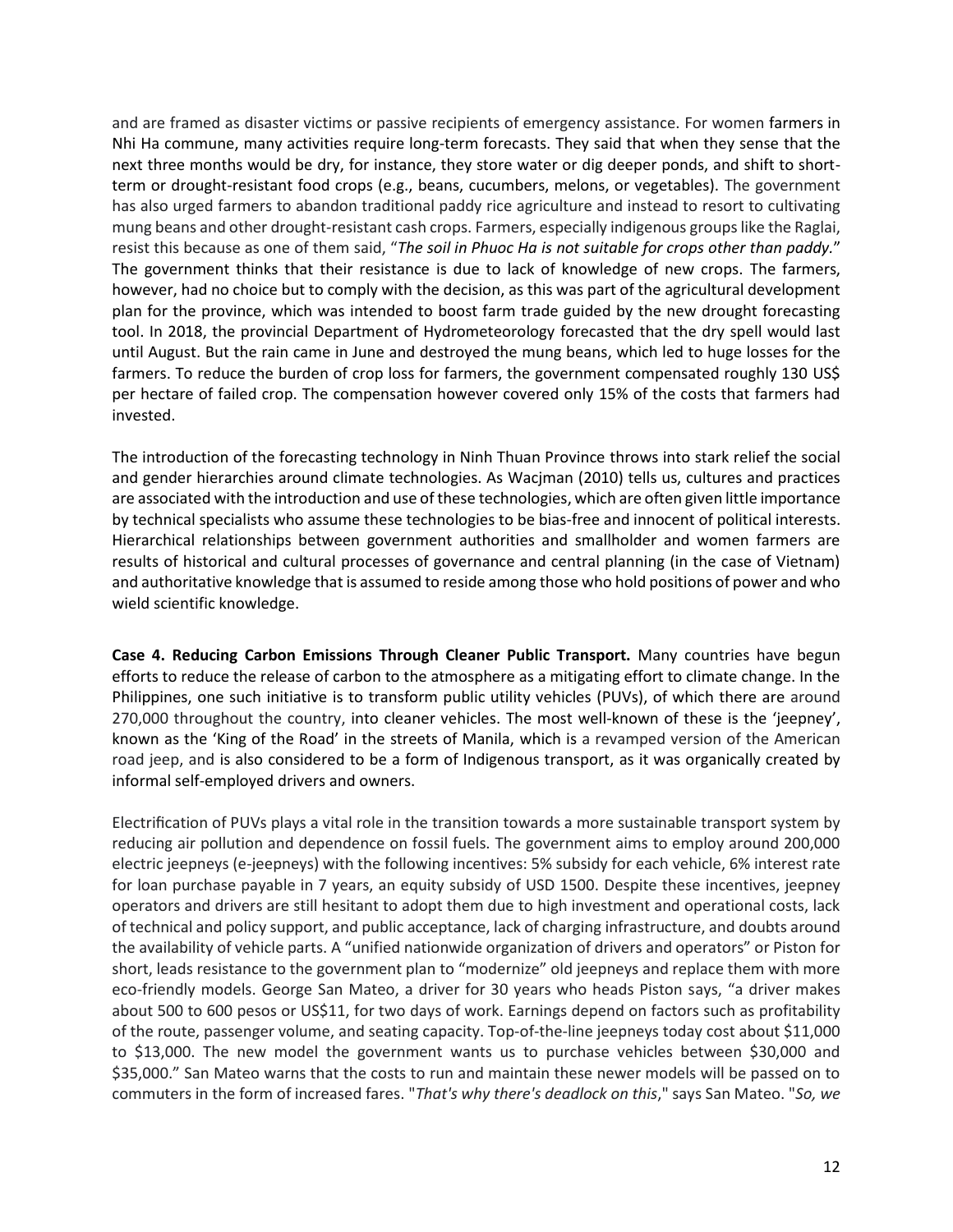*have no choice but to fight back and launch transport strikes and transport protests*." *What we want in a modernization program...[is] that the framework should be socially just, democratic, public serviceoriented and its long-term perspective should be nationalization of public transport*," San Mateo says. "*But government doesn't want that*" [\(Westerman, 2018\)](#page-22-14).

The jeepney drivers are not opposing clean and green advancements, *per se*. They are opposing the blindness to the worsening aggravations that these technologies may cause on their already existing vulnerabilities – which are largely not due to climate change – but to a system that does not prioritize adequate social and labor protection for informal self-employed workers like them. Electrification programs also do not recognize that Indigenous self-employed jeepney drivers are part of the employment of cheap and informalized gendered labor that keeps cities functioning and economies afloat, as they ferry workers to workplaces cheaply every day.

The insights and findings from these four cases above align well with recent reviews of other climaterelated programs, albeit gender was not the central focus in these reviews. For example, in the extensive review of 34 empirical studies of adaptation interventions by Eriksen et. al [\(2021\)](#page-18-20), their main conclusion was that contrary to common rhetoric, adaptation (and mitigation) programs do not necessarily reduce vulnerability, but instead may increase, redistribute or create new sources of vulnerability (p. 11). In the Vietnamese and Nicaraguan case studies, we saw that programs reproduced power relations and social hierarchies. Notably in the Vietnamese project, following the 'life' of a drought-forecasting tool as it 'lands' on specific contexts and acquires and (re)creates relationships based on historical and vertical command relationships. This case also demonstrates the "situatedness" of different knowledges [\(Eriksen](#page-19-16)  [et al., 2015;](#page-19-16) [Haraway, 1988\)](#page-19-17), including technical knowledge, that does not stand 'out there' but clearly is being shaped and re-shaped in constant engagement with different groups of people despite notions of technical inertness and objectivity. In the Nicaraguan case, reified notions of women as climate victims may sometimes blur dynamic realities, yet they are upheld for the purpose of achieving project success. As Eriksen et al (2021) point out, projects insufficiently conceptualize "adaptation success," which may turn out as lacking adequate and serious contextual anchoring.

Gender mainstreaming climate-smart agriculture has its merits, especially since many similar technical initiatives are gender blind and are represented as purely 'technical.' However, as Collins (2018) points out, these mainstreaming efforts are silent on the gender-specific effects of big corporate interests and activities within climate-smart agriculture programs. CSA is then a case of retrofitting adaptation (and mitigation) programs into dominant development trajectories in the same way as the 'green economy' retrofits itself and maintains the neoliberal model of economic growth [\(Harcourt & Nelson, 2015\)](#page-19-18). Similarly, in their review, Eriksen et al (2021, p. 8) remark that retrofitting adaptation (and mitigation) into development agendas hinders addressing the root causes of vulnerability, including changing those development paradigms, discourses, interventions, and power relations that produce vulnerability. In short, adaptation and mitigation, as dominantly practised and planned, are not genuinely transformative. For climate change adaptation and mitigation to be transformative, they will need to use program opportunities 'to reconfigure the meaning and trajectory of development' [\(Pelling et al., 2014\)](#page-21-15). Reducing vulnerability – as intended in combined adaptation and mitigation programs such as climate-smart agriculture – may be difficult to achieve if such programs remain ensconced in the same development trajectories that make humans and non-humans vulnerable through exploitative and extractive means in the first place.

In short, these cases demonstrate how problems arose when struggles over *authority* (top-down practices of governance, as in the Vietnamese case); over subjectivities (reified assumptions about women's victim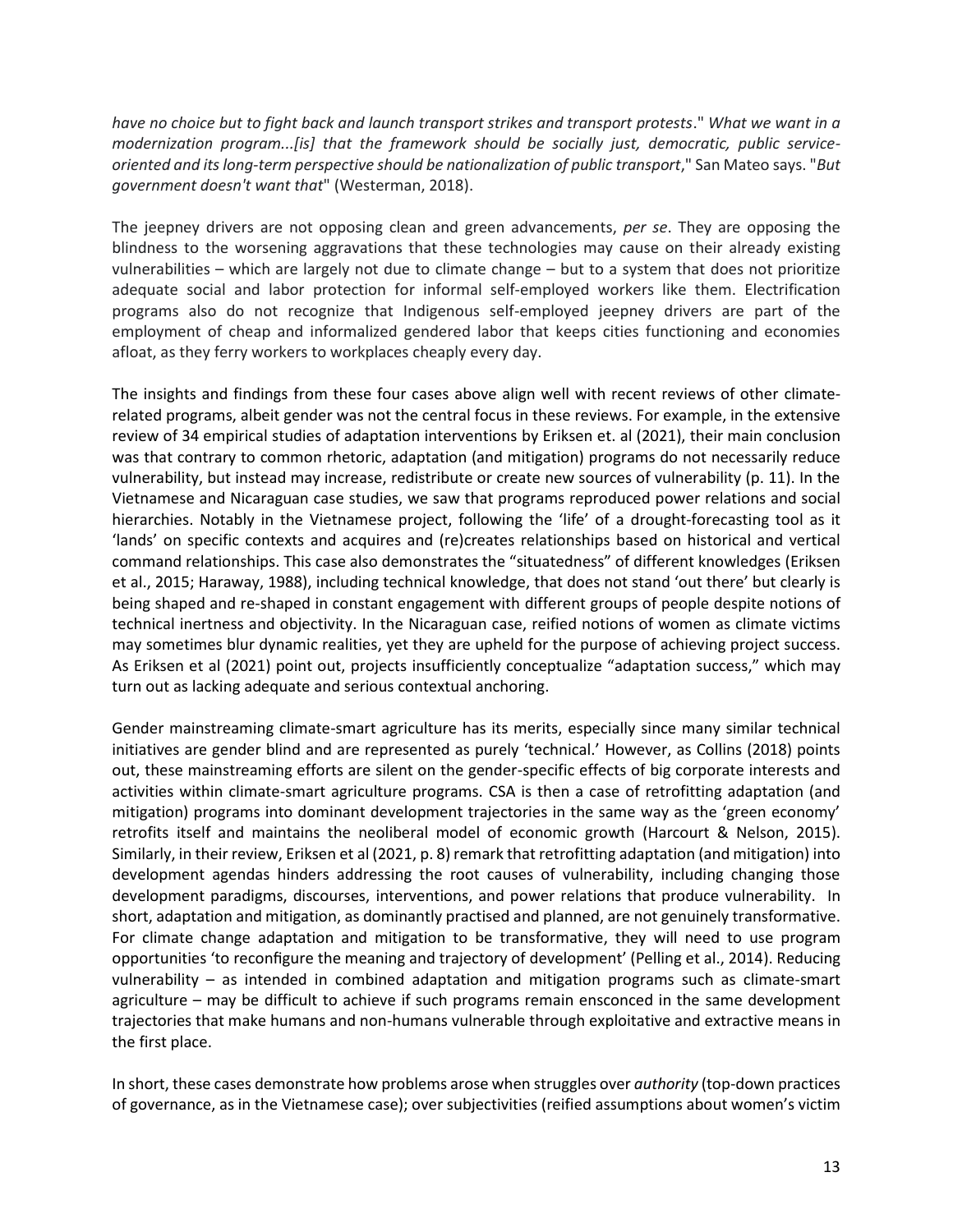status and the technocratic-oriented subjectivities of program implementers); and over knowledges (privileging the use of science-based technologies directed at climate change impacts (drought) and reducing carbon emissions mismatch socio-economic conditions and contexts) clashed, competed and colluded. Climate change programs, therefore, are political since they involve the exercise of power through authority, knowledges, and subjectivities [\(Eriksen et al., 2015\)](#page-19-16). However, it is also equally important to see power as a productive force that may bring about beneficial action in harnessing and reshaping climate change responses and programs. This is the concern of the next section.

## 5. A feminist ethics of care: envisioning a better world

Whereas in previous sections, we saw how power can be used to subjugate and marginalize through the dynamic interaction of authority, knowledges, and subjectivities. It is also equally important to exercise power in a *productive* sense to initiate and harness programs and responses as critical opportunities for transformation and innovation (Ericksen et al., 2015). One way to realize this is through the feminist *praxis* and ethics of care.

In the past two years, 2020 and 2021, a global pandemic massively altered the way we live and see the world. We were confined to our homes and gradually, we came to shockingly witness the spiralling numbers of Covid-19 infections and deaths in our homes, communities, countries, and the world. We are only just beginning to realize the magnitude of its effects on our physical and mental health as the disruptions to our lives and those close to us have been deep and lingering.

Covid-19 is essentially a crisis of environment and development. It has brought to our stark awareness that are economies and lives are founded on care: usually on the back of women's unpaid and underpaid care work, on the shoulders of essential workers who are responsible for ensuring food security, collecting our waste and recyclables, but whose work and labor are widely undervalued and exploited [\(Alfers et al.,](#page-18-21)  [2020;](#page-18-21) [Razavi, 2021\)](#page-21-16). Patterns of daily production and consumption – however increasingly unsustainable and exploitative – rely on raw materials extracted from the natural environment to nurture our basic and other needs.

Reports and studies are now starting to emerge that highlight the effects of biodiversity loss, deforestation and land conversion, extractive activities such as mining, oil drilling, and massive road building, and the sale of live wild animals, all of which Increase the likelihood of exposing human and non-human populations to novel viruses [\(Berkley, 2020;](#page-18-22) [Foundation, 2020;](#page-19-19) [McMahon, 2020\)](#page-20-14). 'We invade tropical forests and other wild landscapes, which harbour so many species of animals and plants – and within those creatures, so many unknown viruses. We cut the trees; we kill the animals or cage them and send them to markets. We disrupt ecosystems, and we shake viruses loose from their natural hosts. When that happens, they need a new host. Often, we are it' [\(Quammen, 2020\)](#page-21-17). Protecting the dignity, land and human rights of indigenous peoples who occupy much of the earth's forested areas is also the best way to keep forests standing, which in turn reduces global warming and biodiversity loss, suggests one study [\(Walker et al., 2020\)](#page-22-15). Continued marginalisation and exploitation of human and non-human species also show us that pandemics not only produce differentiated and unequal effects, but that deep and widespread inequality may also actually cause pandemics [\(Spinney, 2020\)](#page-22-16)<sup>4</sup>.

<sup>4</sup> There is no direct evidence that climate change is influencing the spread of COVID-19, but we do know that climate change alters how we relate to other species on Earth and that matters to our health and our risk for infections. As the planet heats up, animals big and small, on land and in the sea, are headed to the poles to get out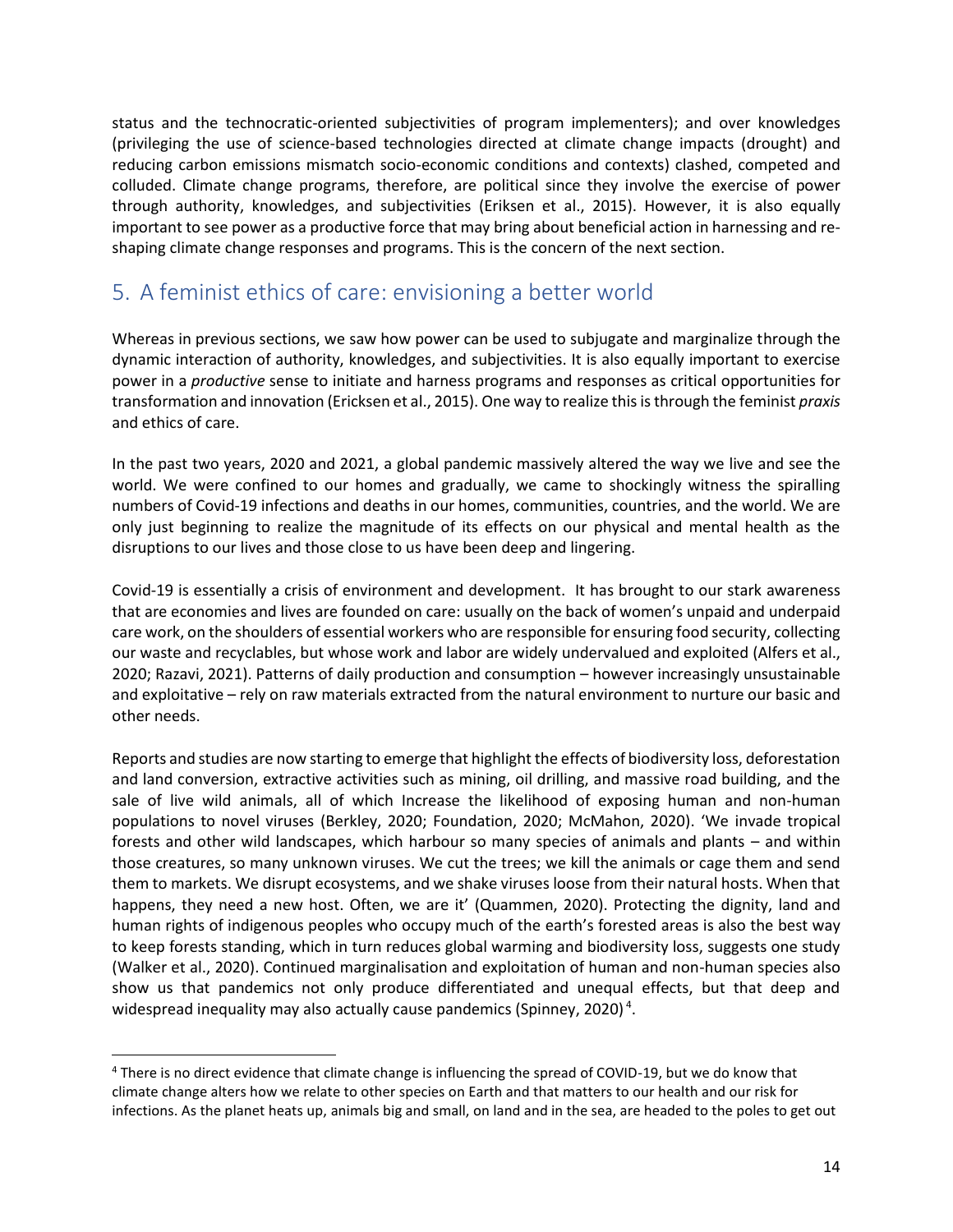The drivers of Covid-19 are then also the same drivers of climate change, vulnerability, and social inequality. By this, we recall centuries of colonial, extractivist models of economic growth, in which the relentless pursuit of wealth and power entrenched the exploitation of natural resources and Indigenous communities. The history of anti-colonial resistance is interwoven with that of preserving and defending nature: Indigenous, Black, Global South and racialized communities have always been at the forefront of the fight against deforestation, land grabs and resource exploitation [\(Malik, 2019;](#page-20-15) [Women, 2021\)](#page-22-17). As stated earlier, nature and women's labour are both treated as infinitely elastic and readily exploitable, jointly undervalued, subsidizing all economies (UN Women, 2021). Care is thus 'the other' to the dominance of the market in our world today.

Intersectional feminism is explicitly sensitive to inequalities and thus necessarily seeks to democratize, ameliorate, care for and lend justice to situations where social exclusions have led to forms of disadvantage in climate change and disaster contexts. Making care central to our work begins with a notion of the interconnectivity between people, nature and non-human beings or "a social ontology of connection: foregrounding relationships of mutuality and trust," [\(Lawson, 2007, p. 4\)](#page-20-16) that goes beyond defining care as uniquely and essentially a feminine or maternal trait, or solely the responsibility of women. Activists and academic feminist political ecologists are working from more pluralistic ontologies that extend and deepen analyses of care to explicitly re-include ecologies and the non-human in relations of care, establishing connections that market-based approaches to gender and the environment have erased.

The challenge remains "to build a theoretical and empirical analysis of the structural and historical relationships producing disease, hunger, poverty, environmental decline and disasters – or more broadly—the need for care" (Lawson 2007: 8). As feminists are showing, an ethics of care brings into question prevailing "principles of individualism, egalitarianism, universalism, and of society organized exclusively around principles of efficiency, competition, and a "right" price for everything" (Lawson, 2007, p. 8) and with this, a questioning of productivism and economic growth as the values driving our endeavours.

A feminist ethics of care therefore recognizes, sustains, and unifies the symbiotic and interdependent relationship between nature and society. It is this rationale of care for humans and nature that produces, reproduces, and sustains life and livelihoods and gives preference to provision, need satisfaction and enforcement of rights over the principle of efficiency and the egoistic utility maximization enshrined in the careless and reckless accumulation economy (Wichterich, 2015, p. 85).

of the heat. That means animals are coming into contact with other animals they normally wouldn't, and that creates an opportunity for pathogens to get into new hosts. Many of the root causes of climate change also increase the risk of pandemics. Deforestation, which occurs mostly for agricultural purposes, is the largest cause of habitat loss worldwide. Loss of habitat forces animals to migrate and potentially contact other animals or people and share germs. Large livestock farms can also serve as a source for spillover of infections from animals to people. Less demand for animal meat and more sustainable animal husbandry could decrease emerging infectious disease risk and lower greenhouse gas emissions. We have many reasons to take climate action to improve our health and reducing risks for infectious disease emergence is one of them (https://www.hsph.harvard.edu/cchange/subtopics/coronavirus-and-climate-change/).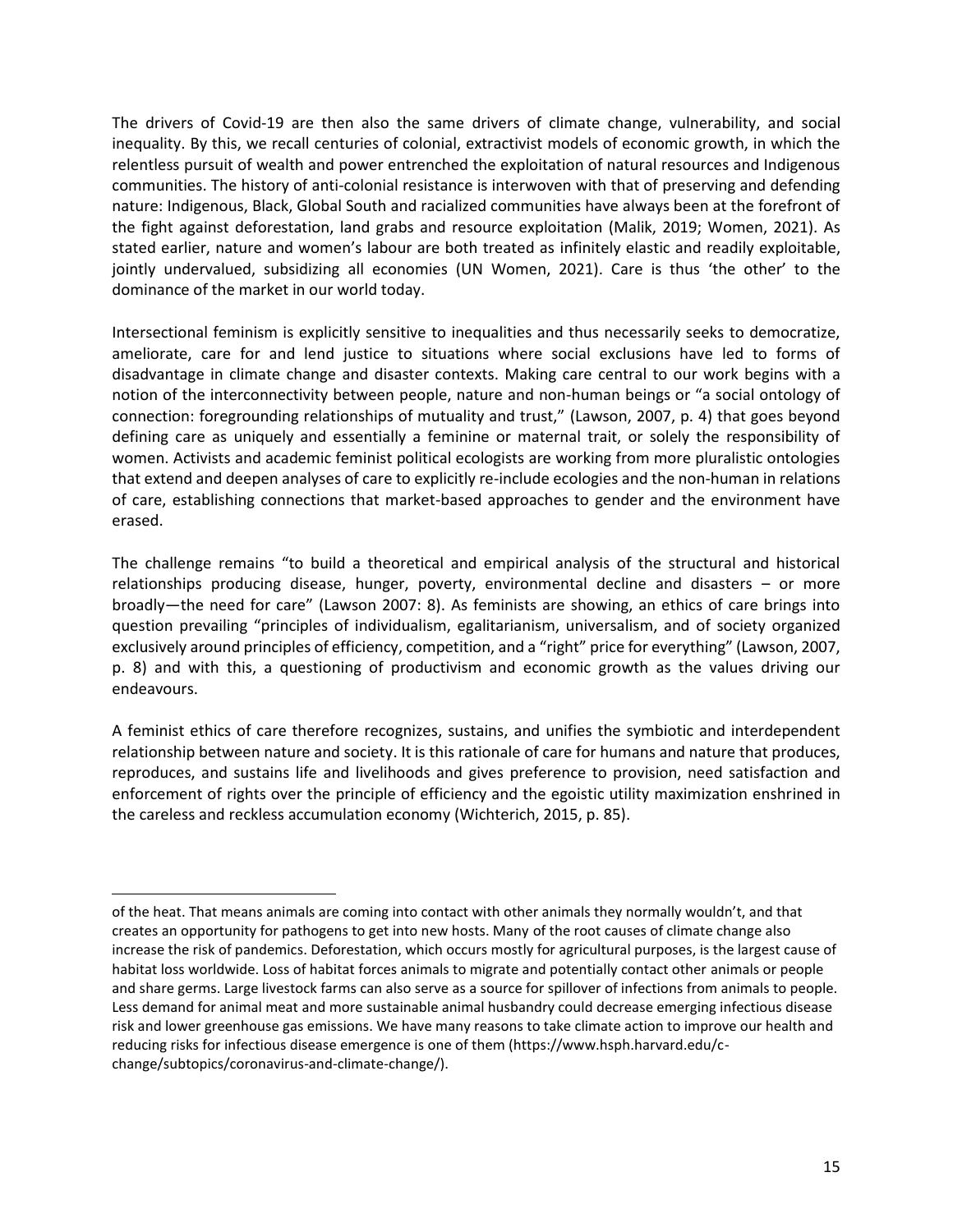The Paris Climate Agreement and the Sustainable Development Agenda of 2015 pledged to "leave no one behind." In honoring the recent passing of feminist activist-scholar-development practitioner, Kamla Bhasin, who worked in the UN Food and Agriculture Organization for many years, I recall her words at the 2018 Stockholm Forum on Gender Equality, where she said: "the SDGs will never succeed unless market fundamentalism is dismantled and ended." Indeed, as Kamla says, unless the global accumulation economy is radically transformed, many will continue to remain behind because the accumulation economy is premised and anchored on leaving people (and nature) behind. Unless climate change programs align with this view, their success at reducing vulnerability will continue to remain elusive.

More than ever before, *care-full* feminist solidarities across activist, academic, and bureaucratic spaces are required, recognizing the role that each of us must take to counter any possibility that the opportunities for social-, gender- and climate-just transformation is lost.

## 6. Potential pathways for action and reflection

At the beginning of this background paper, it was stated that intersectional gender is linked with climate change and disasters in multiple ways: the differentiated climate and disaster impacts and outcomes; the gendered dimensions of responses to climate change through adaptation and mitigation; the combined appropriation and exploitation of nature and gendered labor associated with essential workers that anchor the economy of accumulation, and which has driven climatic change; and the emerging collective voices on gender and climate justice seeking to transform existing exploitative patriarchal and capitalist structures and practices.

Through examples, the paper also took stock of the shortcomings of adaptation and mitigation programs that produce and reproduce exclusions and vulnerabilities, thus underscoring the political nature of these programs originally framed as technical initiatives. Taking *politics and power* alternatively as a productive force instead of an instrument for marginalization and exclusion, several potential practical pathways emerge that could serve as modest portals to a kinder, more feminist-caring world through reflection and action. They are divided according to action-oriented and research-oriented pathways, as follows:

Action-oriented recommendations:

- (i) **Actively seek and enable partnerships with grassroots-led and social movement collectives** that assert the need to restore and sustain the symbiotic and reciprocal relationship between society, women, and nature as part of a global ecosystem that we should collectively care for. Find the spaces and scales where these collectives are best visible instead of inviting them as token representations in big global meetings where their voices may be less heard. Forge common spaces for interaction, dialogue, and forward-looking concrete actions of resistance, celebration, and alliance building. This will create a culture of authority based on solidarity and shared interests.
- (ii) **Translate other marginalized people's voices into central parts of UNFCCC COP reporting commitments through consultative processes:** Mandate committed reporting processes to be more inclusive and empower governments to enjoin facilitators that would translate knowledges of Indigenous groups and women into constituting *central parts* of the National Adaptation Plans of Action (NAPAs), Nationally Appropriate Mitigation Actions (NAMAs), and National Determined Contributions (NDCs/INDCs). These nationally committed reporting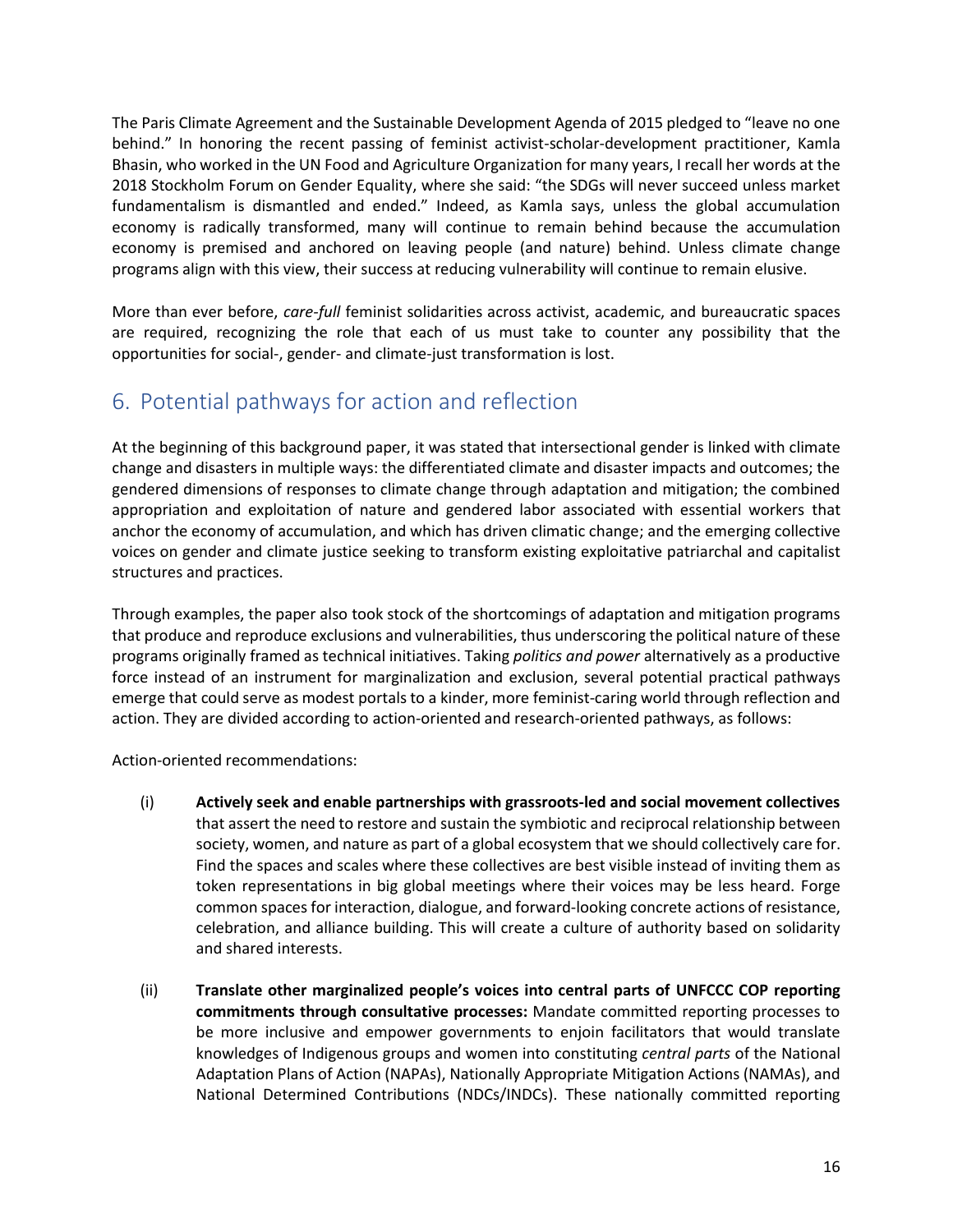processes could actively enjoin Indigenous, gender and climate justice collective groups to be part of the reports drafting, solutions-seeking and consultations.

- (iii) **Enable transparent and socially inclusive processes in climate change and disaster risk reduction programming and planning:** Recent stock-takes and research studies on some adaptation and mitigation programs reveal that they reproduce or create new vulnerabilities. Measures must then be taken to ensure that procedures of free, prior, and informed consent of potentially affected groups be properly and strictly implemented. Additionally, planning programs should involve them at the early stages and not *ex post facto* when deals and agreements have already been transacted and forged with various third parties.
- (iv) **Build capacities for planners to more fully understand and dialogue with feminist organizations**: Create opportunities for women's self-organization, critical reflection, and partnerships with gender and climate justice collectivesto strengthen women's claims to their own bodies, to social and natural resources, and to authorities' accountability. Create spaces where women's voices and rights are duly recognized and exercised. Promote women's equal participation and voice in existing civic organizations to share experiences and solutions across groups and sectors, including transnationally. Support and create intersectional gender-awareness and skills-training opportunities for men and women in different systems and institutions, with the intention to redistribute care work and to cultivate alternative views of care for people and environment.
- (v) **Convene gender experts in environmental and climate programs:** This is an important move to build a community of gender experts in science-led programs to create a supportive environment for dialogue, learning and reflection. This will bring to fore the power struggles around epistemologies and further sharpen understanding of how environment, climate and society are being framed by major science-led institutions. This is also important for reflecting on innovation and creative engagement with local groups and realizing more concrete ways to enact feminist ethics of care.

Research-oriented recommendations:

- (vi) **Conduct vulnerability analysis that focus on drivers of vulnerability, not impacts of climate change alone:** Collect stories of embodied experiences of climate change to see connections between bodies (dis-ease), labor, nature and climate through field-level data. Engage with local groups with a consciousness of intersectionality and positionality as being factors that situate everyone's knowledge.
- (vii) **Examine how programs on green transformations or transitions to low carbon options are being framed** with the following questions: how are solutions being framed and whether they retrofit persistent trajectories of growth? whose knowledges are dominant and whose knowledges are silenced? how is 'success' being defined in these programs? what types of benefits are being envisaged and for whom? are vulnerabilities reduced or reproduced?; and whether and how social protection measures are in place.
- (viii) **Combine assessments of technology diffusion with drivers of vulnerability**: based on the premise that technologies are socially-embedded and political, research can look into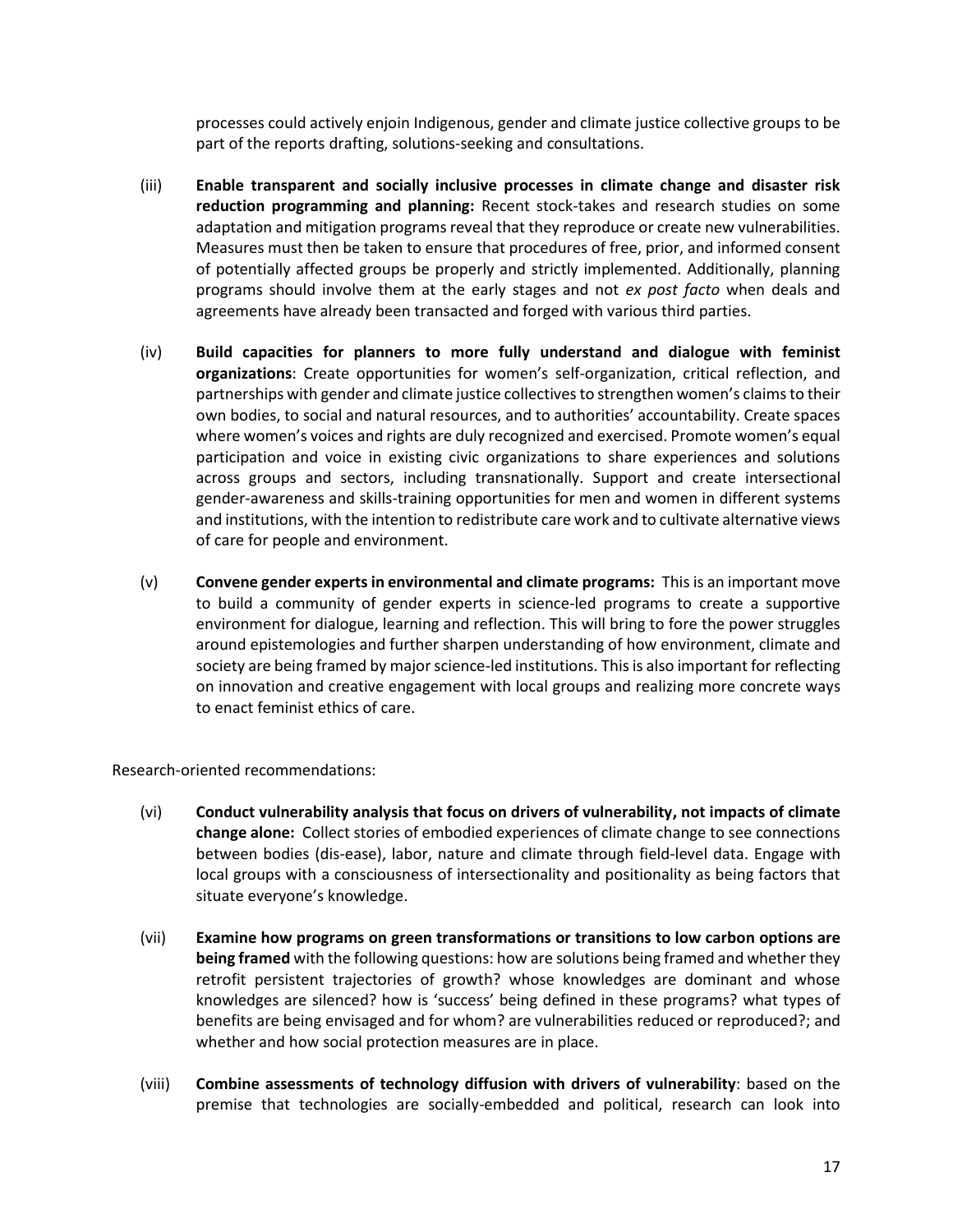mismatches between introduced technologies and drivers of people and nature's vulnerabilities and cultures to understand where gaps lie and how local knowledges can also drive innovation.

(ix) **Collect data using intersectional gender analyses during climate events:** Assemble monitoring teams as core members of the national disaster coordinating boards, emergency response entities, and climate change monitoring bodies whose chief task is to partner with statistical monitoring bodies and to collect on-the-ground qualitative accounts and narratives of people's differentiated experiences prior, during, and after extreme climate change events and disasters. These teams should also have skills for synthesizing these accounts and complementing them with statistical data reported during these events. As a result, reports will provide a more holistic assessment of the depth and breadth of crisis and post-crisis experiences to enable more directed and precise interventions by governments and NGOs, thus avoiding 'one size fits all' approaches. Journalists can play an important role in this effort as they have the skills to collect a mix of qualitative and quantitative information but collected data should be synthesized by gender and social science experts on disasters and climate change.

This knowledge is vital in creating a culture of acceptance among policy makers that values experiential or embodied knowledge. This knowledge includes not only physical dimensions but equally important, affective and embodied aspects of experiences that reveal people's specific and differentiated vulnerabilities and responses. Utilize these comprehensive gender analyses as a basis for critical reflection and dialog with scientists, policymakers, planners, and stakeholders to identify strategies for change and to then formulate, and follow through on, appropriate measures and indicators in pursuit of transformative programs.

(x) **Seek and learn from good examples of communities of care:** Learn from the existing good examples of caring and 'commoning' for the planet led by women's and Indigenous people's groups or of so-called postcapitalist economies. In the learning process, it is important to also understand how leaders and members of these groups navigate and constantly transform patriarchal and colonial relations as they care for each other and non-human others. These insights and lessons are vital as they serve as rationalities that will eventually travel and take root in creative but different forms in other contexts, spaces and places.

### References

- Ahlers, R., Budds, J., Joshi, D., Merme, V., & Zwarteveen, M. (2015). Framing hydropower as green energy: assessing drivers, risks and tensions in the Eastern Himalayas. *Earth Syst. Dynam.*, *6*(1), 195-204.<https://doi.org/10.5194/esd-6-195-2015>
- <span id="page-17-0"></span>Ahmad, N. (2012). *Gender and climate change in Bangladesh the role of institutions in reducing gender gaps in adaptation program* (67820).
- <span id="page-17-1"></span>Ajibade, I., McBean, G., & Bezner-Kerr, R. (2013). Urban flooding in Lagos, Nigeria: Patterns of vulnerability and resilience among women. *Global Environmental Change*, *23*(6), 1714-1725. <https://doi.org/10.1016/j.gloenvcha.2013.08.009>
- <span id="page-17-2"></span>Alaimo, S., & Hekman, S. (Eds.). (2008). *Material Feminisms*. Indiana University Press.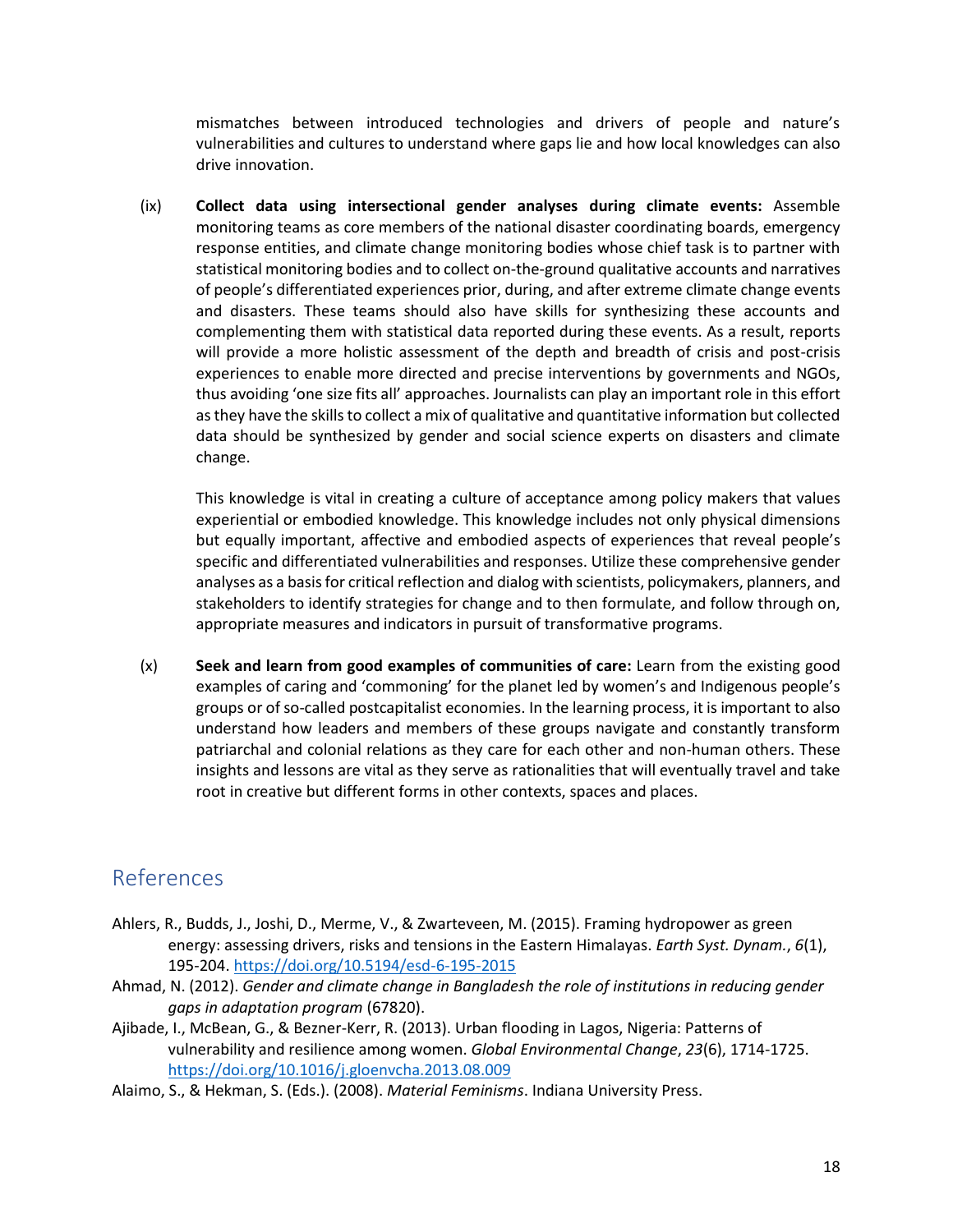- <span id="page-18-12"></span>Alber, G., Cahoon, K., & Rohr, U. (2017). Gender and Urban Climate Change Policy: Trackling Cross-Cutting Issues Towards Equitable, Sustainable Cities. In S. Buckingham & V. Le Masson (Eds.), *Understanding Climate Change through Gender Relations* (1 ed., pp. 64-86). Routledge.
- <span id="page-18-21"></span>Alfers, L., Moussié, R., & Harvey, J. (2020, April 22, 2020). The COVID-19 crisis: income support to informal workers is necessary and possible. *OECD Development Matters*[. https://oecd](https://oecd-development-matters.org/2020/04/22/the-covid-19-crisis-income-support-to-informal-workers-is-necessary-and-possible/)[development-matters.org/2020/04/22/the-covid-19-crisis-income-support-to-informal-workers](https://oecd-development-matters.org/2020/04/22/the-covid-19-crisis-income-support-to-informal-workers-is-necessary-and-possible/)[is-necessary-and-possible/](https://oecd-development-matters.org/2020/04/22/the-covid-19-crisis-income-support-to-informal-workers-is-necessary-and-possible/)
- <span id="page-18-11"></span>Ali, M., & Grobicki, A. (2016). Women's roles in managing wetlands. *Solutions*, *7*(6), 58-63.
- <span id="page-18-2"></span>Alston, M., & Whittenbury, K. (2013). *Research, Action and Policy: Addressing the Gendered Impacts of Climate Change*[. https://doi.org/10.1007/978-94-007-5518-5](https://doi.org/10.1007/978-94-007-5518-5)
- <span id="page-18-7"></span>Bank, W., FAO, & IFAD. (2015). *Gender in Climate-Smart Agriculture*.
- <span id="page-18-1"></span>Barca, S. (2020). Forces of Reproduction. In C. University (Ed.). Cambridge: Cambridge University Press.
- <span id="page-18-22"></span>Berkley, S. (2020). Novel Coronavirus Is a Reminder: The Best Defense against a New Viral Outbreak Is Early Detection. *Scientific American Blog Network*.
- <span id="page-18-17"></span>Beuchelt, T. D., & Badstue, L. (2013). Gender, nutrition- and climate-smart food production: Opportunities and trade-offs. *Food Security*, *5*(5), 709-721[. https://doi.org/10.1007/s12571-013-](https://doi.org/10.1007/s12571-013-0290-8) [0290-8](https://doi.org/10.1007/s12571-013-0290-8)
- <span id="page-18-13"></span>Bolwig, S., Ponte, S., Du Toit, A., Riisgaard, L., & Halberg, N. (2010). Integrating Poverty and Environmental Concerns into Value-Chain Analysis: A Conceptual Framework. *Development Policy Review*, *28*(2), 173-194.<https://doi.org/10.1111/j.1467-7679.2010.00480.x>
- <span id="page-18-9"></span>Bradshaw, S. (2004). *Socio-Economic Impacts of Natural Disasters: A Gender Analysis* (Manuales, Issue.
- <span id="page-18-3"></span>Bradshaw, S. (2015). *Gender, Development and Disasters*. Edward Elgar Publishing.
- <span id="page-18-8"></span>Burton, I., Lim, B., Spanger-Siegfried, E., Malone, E. L., & Huq, S. (2005). *Adaptation policy frameworks for climate change: developing strategies, policies, and measures*. Cambridge University Press.
- <span id="page-18-0"></span>Cho, S., Crenshaw, K. W., & McCall, L. (2013). Toward a Field of Intersectionality Studies: Theory, Applications, and Praxis. *Signs: Journal of Women in Culture and Society*, *38*(4), 785-810. <https://doi.org/10.1086/669608>
- <span id="page-18-6"></span>ClientEarth. (2021). Fossil Fuels and Climate Change. [http://www.clientearth.org](http://www.clientearth.org/)
- <span id="page-18-18"></span>Collins, A. (2018). Saying all the right things? Gendered discourse in climate-smart agriculture. *The Journal of Peasant Studies*, *45*(1), 175-191[. https://doi.org/10.1080/03066150.2017.1377187](https://doi.org/10.1080/03066150.2017.1377187)
- <span id="page-18-15"></span>Daley, E., & Pallas, S. (2014). Women and Land Deals in Africa and Asia: Weighting the Implications and Changing the Game. *Feminist Economics*, *20*(1), 178-201. <https://doi.org/10.1080/13545701.2013.860232>
- <span id="page-18-4"></span>Dankelman, I. (2010). *Gender and climate change : an introduction*. Earthscan.
- <span id="page-18-16"></span>Dankelman, I. (2016). *Action not Words. Confronting gender inequality through climate change action. An overview of progress in Asia with evidence form Bangladesh, Cambodia and Viet Nam.*
- <span id="page-18-19"></span>Davids, T., van Driel, F., & Parren, F. (2014). Feminist Change Revisited: Gender Mainstreaming as Slow Revolution. *Journal of International Development*, *26*(3), 396-408. <https://doi.org/10.1002/jid.2945>
- <span id="page-18-14"></span>de la O Campos, A. P., & Garner, E. (2012). *Women's resilience to food price volatility* [Discussion paper]. Rome: FAO
- <span id="page-18-10"></span>Eakin, H., & Luers, A. L. (2006). Assessing the Vulnerability of Social-Environmental Systems. *Annual Review of Environment and Resources*, *31*(1), 365-394. <https://doi.org/10.1146/annurev.energy.30.050504.144352>
- <span id="page-18-5"></span>Enarson, E. (1998). Through Women's Eyes: A Gendered Research Agenda for Disaster Social Science. *Disasters*, *22*(2), 157-173[. https://doi.org/10.1111/1467-7717.00083](https://doi.org/10.1111/1467-7717.00083)
- <span id="page-18-20"></span>Eriksen, S., Schipper, E. L. F., Scoville-Simonds, M., Vincent, K., Adam, H. N., Brooks, N., Harding, B., Khatri, D., Lenaerts, L., Liverman, D., Mills-Novoa, M., Mosberg, M., Movik, S., Muok, B.,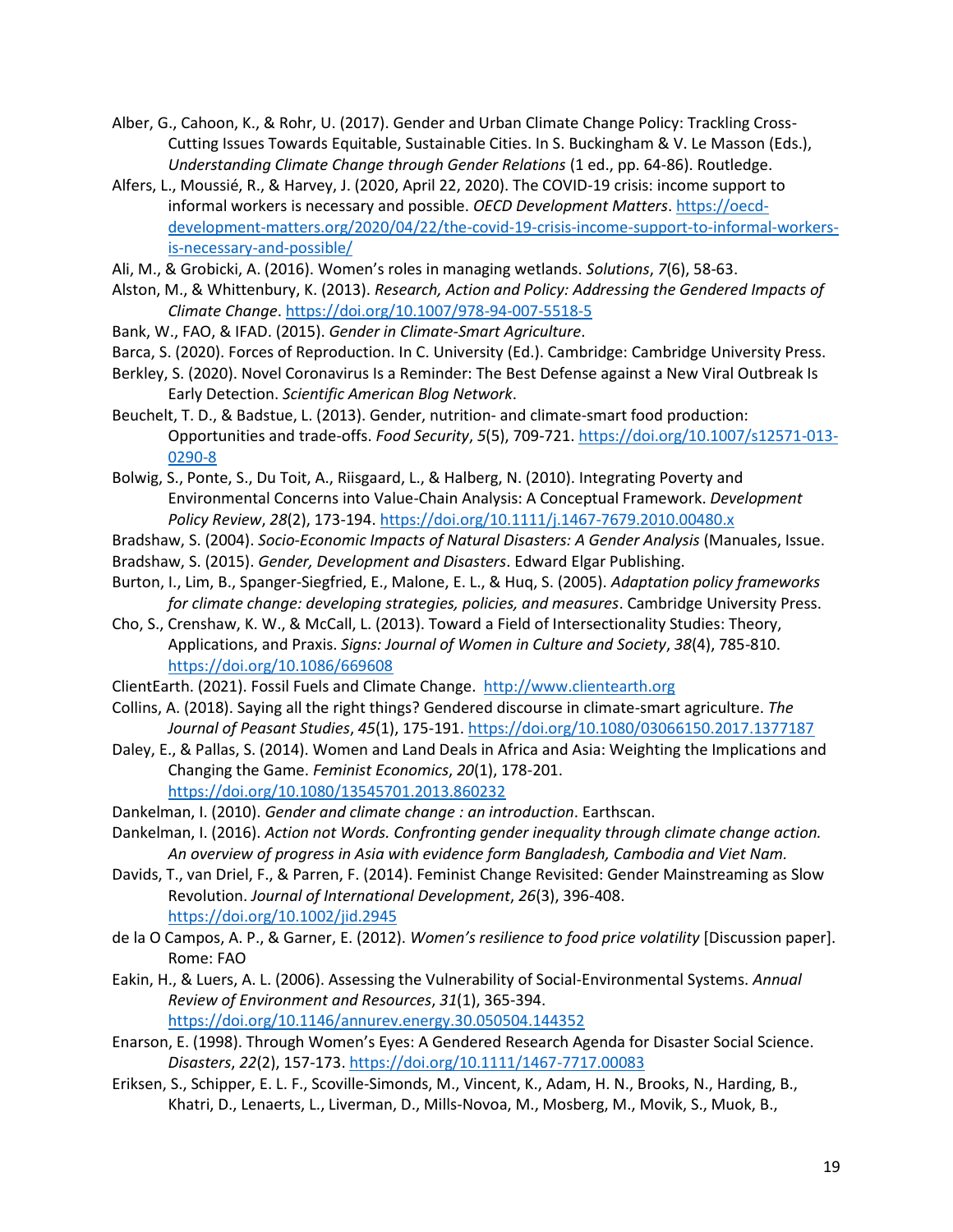Nightingale, A., Ojha, H., Sygna, L., Taylor, M., Vogel, C., & West, J. J. (2021). Adaptation interventions and their effect on vulnerability in developing countries: Help, hindrance or irrelevance? *World Development*, *141*.<https://doi.org/10.1016/j.worlddev.2020.105383>

<span id="page-19-16"></span>Eriksen, S. H., Nightingale, A. J., & Eakin, H. (2015). Reframing adaptation: The political nature of climate change adaptation. *Global Environmental Change*, *35*, 523-533. <https://doi.org/10.1016/j.gloenvcha.2015.09.014>

<span id="page-19-15"></span>FAO. (2011). *The State of Food and Agriculture 2010-2011*.

- <span id="page-19-14"></span>FAO. (2013). *Climate Smart Agriculture Sourcebook*. FAO.
- <span id="page-19-5"></span>FAO. (2018). Promoting gender-responsive adaptation in the agriculture sectors: Entry points within National Adaptation Plans. (Briefing Note), Rome: FAO.
- <span id="page-19-19"></span>Foundation, T. R. (2020, March 11, 2020). Asia's rapid urbanisation, deforestation linked to deadly viruses.
- <span id="page-19-1"></span>Gaard, G. (2015). Ecofeminism and climate change. *Women's Studies International Forum*, *49*, 20-33. <https://doi.org/10.1016/j.wsif.2015.02.004>
- <span id="page-19-8"></span>Gonda, N. (2016). Climate Change, "Technology" and Gender: "Adapting Women" to Climate Change with Cooking Stoves and Water Reservoirs. *Gender, Technology and Development*, *20*(2), 149- 168.<https://doi.org/10.1177/0971852416639786>
- <span id="page-19-13"></span>Gonda, N. (2019). Re-politicizing the gender and climate change debate: The potential of feminist political ecology to engage with power in action in adaptation policies and projects in Nicaragua. *Geoforum*, *106*, 87-96.<https://doi.org/10.1016/j.geoforum.2019.07.020>
- <span id="page-19-17"></span>Haraway, D. (1988). Situated Knowledges: The Science Question in Feminism and the Privilege of Partial Perspective. *Feminist Studies*, *14*(3), 579-599.
- <span id="page-19-7"></span>Harcourt, W. (2019). Feminist Political Ecology practices of worlding: Art, commoning and the politics of hope in the class room. *International Journal of the Commons*, *13*(1), 153. <https://doi.org/10.18352/ijc.929>
- <span id="page-19-18"></span>Harcourt, W., & Nelson, I. L. (2015). *Practicing Feminist Political Ecologies: Moving Beyond the 'Green Economy'*. Zed Books.
- <span id="page-19-10"></span>Hoehne, C. G., Hondula, D. M., Chester, M. V., Eisenman, D. P., Middel, A., Fraser, A. M., Watkins, L., & Gerster, K. (2018). Heat exposure during outdoor activities in the US varies significantly by city, demography, and activity. *Health & Place*, *54*, 1-10. <https://doi.org/10.1016/j.healthplace.2018.08.014>
- <span id="page-19-3"></span>IIED. (2012). *His REDD+, her REDD+: how integrating gender can improve readiness*. London: IIED.
- <span id="page-19-11"></span>ILO. (2017). *World Employment Social Outlook Trends for Women 2017*. Geneva: ILO
- <span id="page-19-4"></span>IPCC. (2007). *Climate Change 2007 – Impacts, Adaptation and Vulnerability. Contribution of Working Group II to the Fourth Assessment Report of the IPCC*.
- <span id="page-19-0"></span>IPCC. (2021). *Sixth Assessment Report: Headline Statements from the Summary for Policymakers*. [https://www.ipcc.ch/report/ar6/wg1/downloads/report/IPCC\\_AR6\\_WGI\\_Headline\\_Statements.](https://www.ipcc.ch/report/ar6/wg1/downloads/report/IPCC_AR6_WGI_Headline_Statements.pdf) [pdf](https://www.ipcc.ch/report/ar6/wg1/downloads/report/IPCC_AR6_WGI_Headline_Statements.pdf)
- <span id="page-19-12"></span>Jabeen, H., & Guy, S. (2015). Fluid engagements: Responding to the co-evolution of poverty and climate change in Dhaka, Bangladesh. *Habitat International*, *47*, 307-314. <https://doi.org/10.1016/j.habitatint.2015.02.005>
- <span id="page-19-2"></span>Jerneck, A. (2018a). Taking gender seriously in climate change adaptation and sustainability science research: views from feminist debates and sub-Saharan small-scale agriculture. *Sustainability Science*, *13*(2), 403-416[. https://doi.org/10.1007/s11625-017-0464-y](https://doi.org/10.1007/s11625-017-0464-y)
- <span id="page-19-6"></span>Jerneck, A. (2018b). What about Gender in Climate Change? Twelve Feminist Lessons from Development. *SUSTAINABILITY*, *10*(3), 627[. https://doi.org/10.3390/su10030627](https://doi.org/10.3390/su10030627)
- <span id="page-19-9"></span>Julia, & White, B. (2012). Gendered experiences of dispossession: oil palm expansion in a Dayak Hibun community in West Kalimantan. *Journal of Peasant Studies*, *39*(3-4), 995-1016.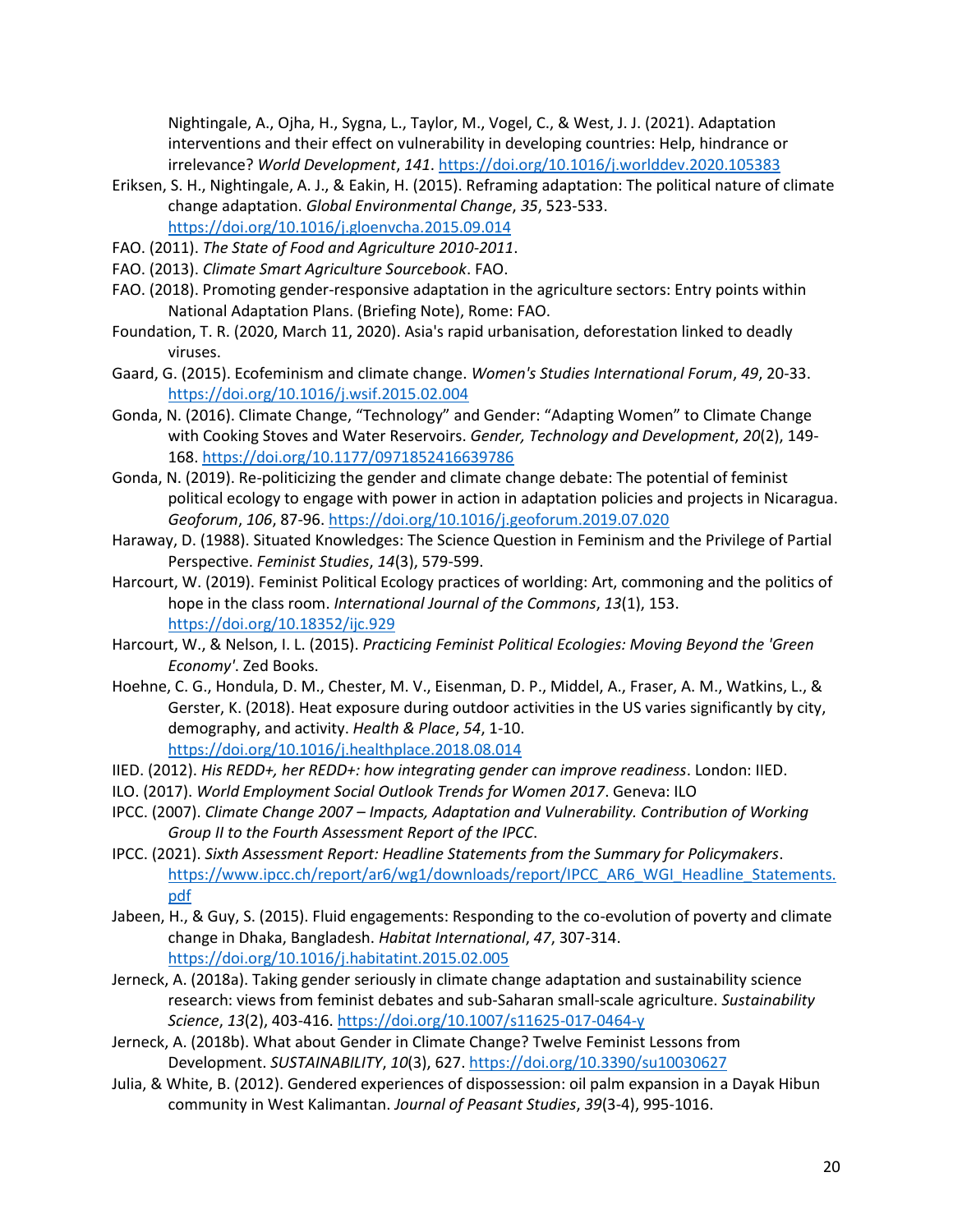- <span id="page-20-10"></span>Kawarazuka, N., Béné, C., & Prain, G. (2018). Adapting to a new urbanizing environment: gendered strategies of Hanoi's street food vendors. *Environment and Urbanization*, *30*(1), 233-248. <https://doi.org/10.1177/0956247817735482>
- <span id="page-20-12"></span>Khoza, S., Van Niekerk, D., & Nemakonde, L. D. (2019). Understanding gender dimensions of climatesmart agriculture adoption in disaster-prone smallholder farming communities in Malawi and Zambia. *Disaster Prevention and Management: An International Journal*, *28*(5), 530-547. <https://doi.org/10.1108/dpm-10-2018-0347>
- <span id="page-20-1"></span>Klein, N. (2012, October 27). Geo-engineering: Testing the waters. *New York Times*. [http://www.nytimes.com/2012/10/28/opinion/sunday/geoengineering-testing-the](http://www.nytimes.com/2012/10/28/opinion/sunday/geoengineering-testing-the-waters.html?pagewanted=all&_r=0)waters.html?pagewanted=all&r=0)
- <span id="page-20-16"></span>Lawson, V. (2007). Geographies of Care and Responsibility. *Annals of the Association of American Geographers 97*(1), 1-11.<https://doi.org/10.1111/j.1467-8306.2007.00520.x>
- <span id="page-20-2"></span>Leach, M., Mehta, L., & Prabhakaran, P. (2015). Sustainable development: A gendered pathways approach. In M. Leach (Ed.), *Gender Equality and Sustainable Development* (pp. 1-33). Routledge Earthscan.
- <span id="page-20-0"></span>MacGregor, S. (2010). Gender and climate change: from impacts to discourses. *Journal of the Indian Ocean Region*, *6*(2), 223-238.<https://doi.org/10.1080/19480881.2010.536669>
- <span id="page-20-15"></span>Malik, L. (2019, October 3, 2019). We Need an Anti-Colonial, Intersectional Feminist Climate Justice Movement. [www.awid.org/news-and-analysis/we-need-anti-colonial-intersectional-feminist](www.awid.org/news-and-analysis/we-need-anti-colonial-intersectional-feminist-climate-justice-movement)[climate-justice-movement](www.awid.org/news-and-analysis/we-need-anti-colonial-intersectional-feminist-climate-justice-movement)**.**
- <span id="page-20-11"></span>Marya, R., & Patel, R. (2021). *Inflamed: Deep Medicine and the Anatomy of Injustice*. New York: Farrar, Straus and Giroux.
- <span id="page-20-14"></span>McMahon, J. (2020, March 21, 2020). How Deforestation Drives The Emergence Of Novel Coronaviruses. *Forbes*.
- <span id="page-20-9"></span>Nerbass, F. B., Pecoits-Filho, R., Clark, W. F., Sontrop, J. M., McIntyre, C. W., & Moist, L. (2017). Occupational Heat Stress and Kidney Health: From Farms to Factories. *Kidney International Reports*, *2*(6), 998-1008.<https://doi.org/10.1016/j.ekir.2017.08.012>
- <span id="page-20-4"></span>Newell, P., Paterson, M., & Craig, M. (2020). The Politics of Green Transformations: An Introduction to the Special Section. *New Political Economy*, 1-4. <https://doi.org/10.1080/13563467.2020.1810215>
- <span id="page-20-13"></span>Nguyen, H., Mortensen, S., & Pravalprukskul, P. (forthcoming). Mainstreaming Gender in Climate Services: An Opportunity to Transform Power? *Frontiers in Ecology and the Environment*.
- <span id="page-20-3"></span>Nightingale, A. J. (2009). Warming up the Climate Change Debate: A Challenge to Policy based on Adaptation. *Journal of Forest and Livelihood*, 7.
- <span id="page-20-6"></span>Nightingale, A. J., Eriksen, S., Taylor, M., Forsyth, T., Pelling, M., Newsham, A., Boyd, E., Brown, K., Harvey, B., Jones, L., Bezner Kerr, R., Mehta, L., Naess, L. O., Ockwell, D., Scoones, I., Tanner, T., & Whitfield, S. (2019). Beyond Technical Fixes: climate solutions and the great derangement. *Climate and Development*, 1-10.<https://doi.org/10.1080/17565529.2019.1624495>
- <span id="page-20-5"></span>O'Brien, K., Eriksen, S., Nygaard, L. P., & Schjolden, A. N. E. (2007). Why different interpretations of vulnerability matter in climate change discourses. *Climate Policy*, *7*(1), 73-88. <https://doi.org/10.1080/14693062.2007.9685639>
- <span id="page-20-7"></span>Park, C. M. Y. (2018). "Our Lands are Our Lives": Gendered Experiences of Resistance to Land Grabbing in Rural Cambodia. *Feminist Economics*, 1-24[. https://doi.org/10.1080/13545701.2018.1503417](https://doi.org/10.1080/13545701.2018.1503417)
- <span id="page-20-8"></span>Park, C. M. Y., & White, B. (2017). Gender and generation in Southeast Asian agro-commodity booms. *The Journal of Peasant Studies*, *44*(6), 1103-1110. <https://doi.org/10.1080/03066150.2017.1393802>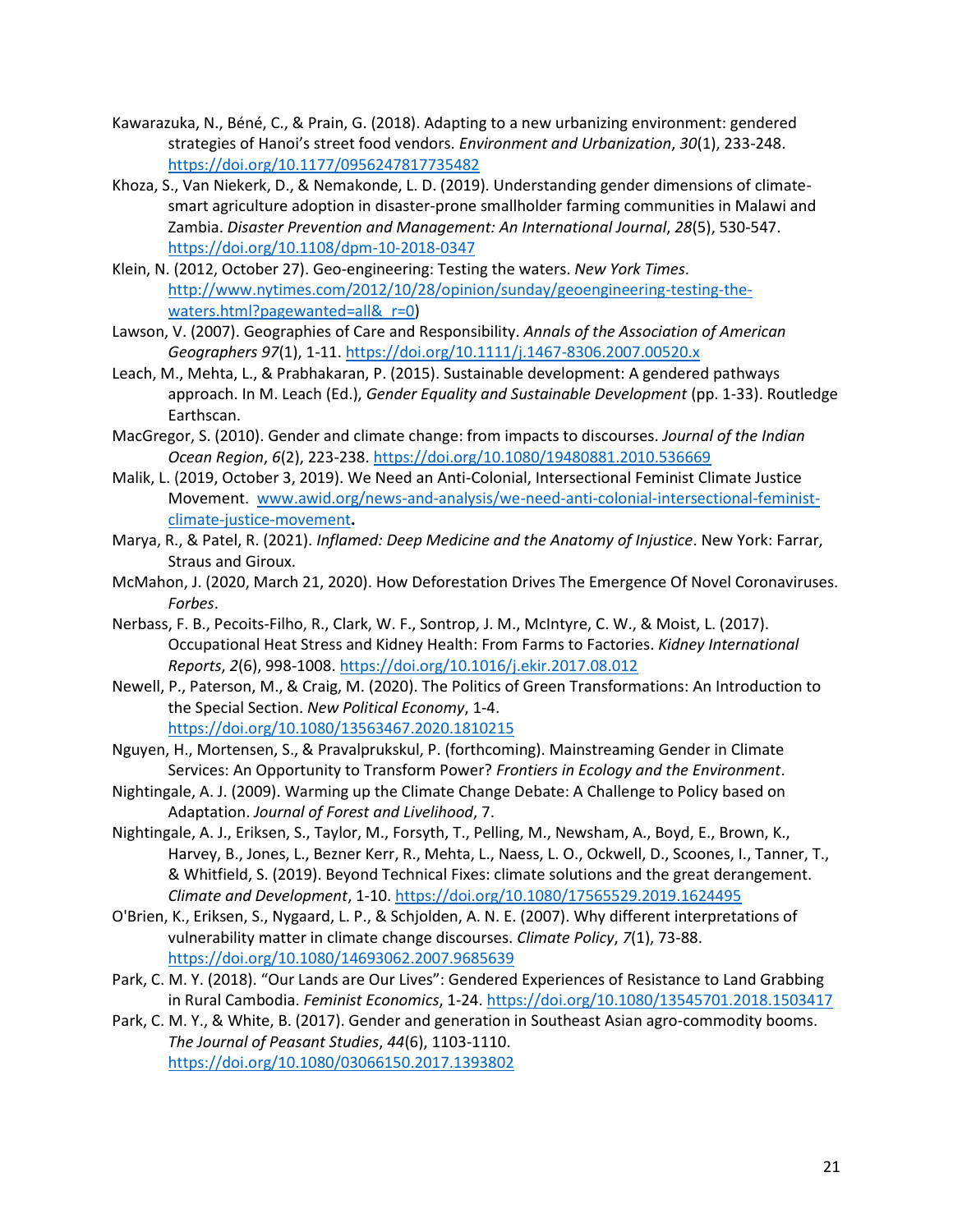- <span id="page-21-13"></span>Parpart, J. L. (2014). Exploring the Transformative Potential of Gender Mainstreaming in International Development Institutions. *Journal of International Development J. Int. Dev.*, *26*(3), 382-395. <https://doi.org/10.1002/jid.2948>
- Patel, R. M., Jason W. (2018, May 8). < How the chicken nugget became the true symbol of our era | Food | The Guardian.pdf>. *The Guardian*. [https://www.theguardian.com/news/2018/may/08/how-the-chicken-nugget-became-the-true](https://www.theguardian.com/news/2018/may/08/how-the-chicken-nugget-became-the-true-symbol-of-our-era)[symbol-of-our-era](https://www.theguardian.com/news/2018/may/08/how-the-chicken-nugget-became-the-true-symbol-of-our-era)
- <span id="page-21-10"></span>Pathak, S., & Emah, I. E. (2017). Gendered approach towards disaster recovery: Experiences from 2011 floods in Pathumthani province, Thailand. *International Journal of Disaster Risk Reduction*, *24*, 129-134.<https://doi.org/10.1016/j.ijdrr.2017.06.007>
- <span id="page-21-1"></span>Pelling, M. (2011). *Adaptation to Climate Change: From Resilience to Transformation*. Routledge.
- <span id="page-21-15"></span>Pelling, M., O'Brien, K., & Matyas, D. (2014). Adaptation and transformation. *Climatic Change*, *133*(1), 113-127.<https://doi.org/10.1007/s10584-014-1303-0>
- <span id="page-21-17"></span>Quammen, D. (2020, 2020-01-28T01:02:59-05:00). We Made the Coronavirus Epidemic. *The New York Times*.
- <span id="page-21-16"></span>Razavi, S. (2021). *The social protection response to COVID-19 has failed women: Towards universal gender-responsive social protection systems* (Feminist Ideas for a Post-Covid 19 World, Issue. U. Women.
- <span id="page-21-9"></span>Reckien, D., Creutzig, F., Fernandez, B., Lwasa, S., Tovar-Restrepo, M., Mcevoy, D., & Satterthwaite, D. (2017). Climate change, equity and the Sustainable Development Goals: an urban perspective. *Environment and Urbanization*, *29*(1), 159-182[. https://doi.org/10.1177/0956247816677778](https://doi.org/10.1177/0956247816677778)
- <span id="page-21-0"></span>Resurrección, B. P. (2013). Persistent women and environment linkages in climate change and sustainable development agendas. *Women's Studies International Forum*, *40*, 33-43. <https://doi.org/10.1016/j.wsif.2013.03.011>
- <span id="page-21-7"></span>Resurrección, B. P., Bee, B. A., Dankelman, I., Park, C. M. Y., Haldar, M., & McMullen, C. P. (2019). *Gender-transformative climate change adaptation: Advancing social equity* (Background paper to the 2019 report of the Global Commission on Adaptation, Issue.
- <span id="page-21-12"></span>Resurrección, B. P., & Elmhirst, R. (2021). *Negotiating gender expertise in environment and development: Voices from feminist political ecology* (B. P. Resurrección & R. Elmhirst, Eds.). Routledge
- <span id="page-21-5"></span>Ribot, J. (2011). Vulnerability before adaptation: Toward transformative climate action. *Global Environmental Change*, *21*(4), 1160-1162.<https://doi.org/10.1016/j.gloenvcha.2011.07.008>
- <span id="page-21-6"></span>Ribot, J. (2013). Vulnerability does not just fall from the sky: toward multi-scale pro-poor climate policy. In *Handbook on climate change and human security.*
- <span id="page-21-3"></span>Rodenberg, B. (2009). *Climate Change Adaptation from a Gender Perspective: A Cross-cutting Analysis of Development-Policy Instruments* (German Development Institute Discussion Paper, Issue.
- <span id="page-21-2"></span>Röhr, U. (2006). *Gender Relations in International Climate Change Negotiations.* . [\(http://www.](http://www/) gendercc.net/fileadmin/inhalte/Dokumente/UNFCCC\_conferences/Gender\_ climate policy en updated.pdf
- <span id="page-21-8"></span>Segnestam, L. (2017). Gendered Experiences of Adaptation to Drought: Patterns of Change in El Sauce, Nicaragua. *Latin American Research Review*, *52*(5), 807-823[. https://doi.org/10.25222/larr.220](https://doi.org/10.25222/larr.220)
- <span id="page-21-11"></span>Sett, M., & Sahu, S. (2014). Effects of occupational heat exposure on female brick workers in West Bengal, India. *Global Health Action*, *7*(1), 21923.<https://doi.org/10.3402/gha.v7.21923>
- <span id="page-21-14"></span>Sheffield, J., Wood, E. F., Chaney, N., Guan, K., Sadri, S., Yuan, X., Olang, L., Amani, A., Ali, A., Demuth, S., & Ogallo, L. (2014). A Drought Monitoring and Forecasting System for Sub-Sahara African Water Resources and Food Security. *Bulletin of the American Meteorological Society*, *95*(6), 861-882. <https://doi.org/10.1175/bams-d-12-00124.1>
- <span id="page-21-4"></span>Shiva, V. (1989). *Staying Alive: Women, Ecology and Development*. Zed Books.